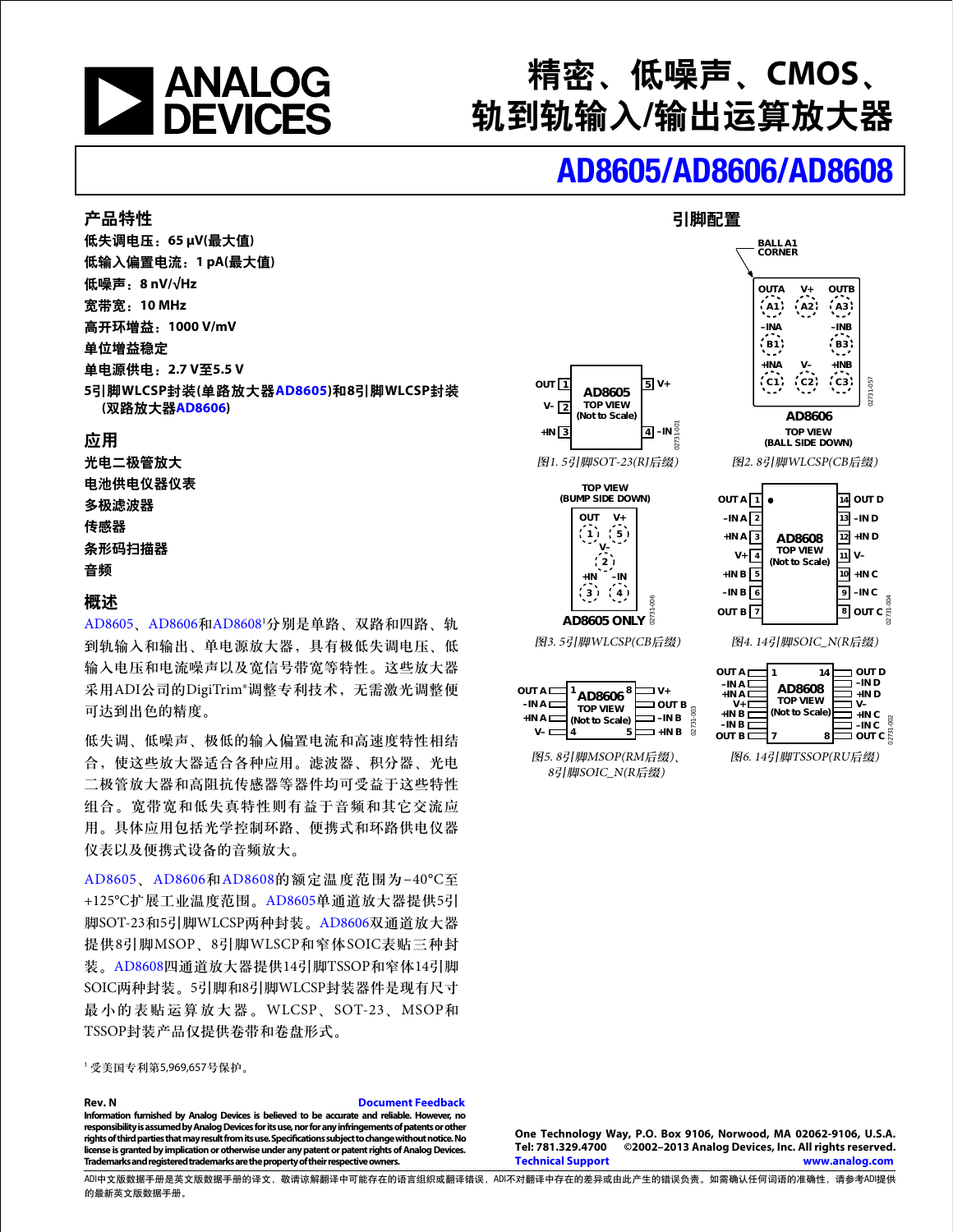# 目录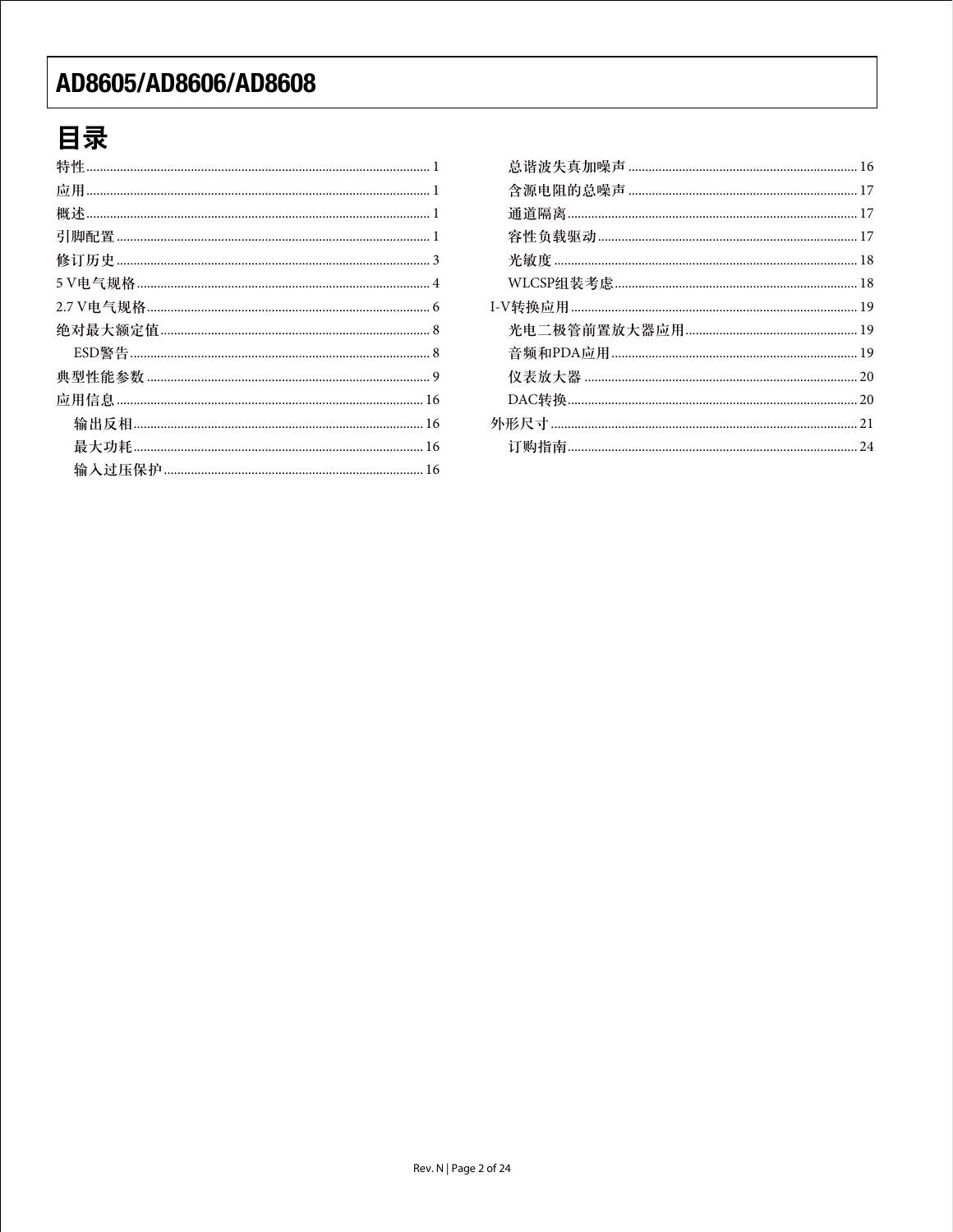#### 修订历史  $\sim$   $\sim$   $\sim$   $\sim$

| 2013年4月—修订版M至修订版N       |  |
|-------------------------|--|
| 更改输入过压部分和总谐波失真加噪声部分  16 |  |
|                         |  |
|                         |  |

#### 2013年2月––修订版L至修订版M

| 更新"外形尺寸" |  |
|----------|--|
| 更改"订购指南" |  |

#### 2012年2月––修订版K至修订版L

#### 2011年8月––修订版J至修订版K

#### 2010年8月––修订版I至修订版J

#### 2008年9月--修订版H至修订版I

### 2008年2月--修订版G至修订版H

#### 2007年10月–修订版F至修订版G

| 更新"外形尺寸" |  |
|----------|--|

### 2007年8月––修订版E至修订版F

#### 2006年1月-修订版D至修订版E

#### 2004年5月--修订版C至修订版D

### 2003年7月—修订版B至修订版C

| 更改"光电二极管前置放大器应用"部分中的公式  13 |
|----------------------------|
|                            |
|                            |
|                            |
|                            |

#### 2003年3月––修订版A至修订版B

#### 2002年11月––修订版0至修订版A

### 2002年5月 一修订版0: 初始版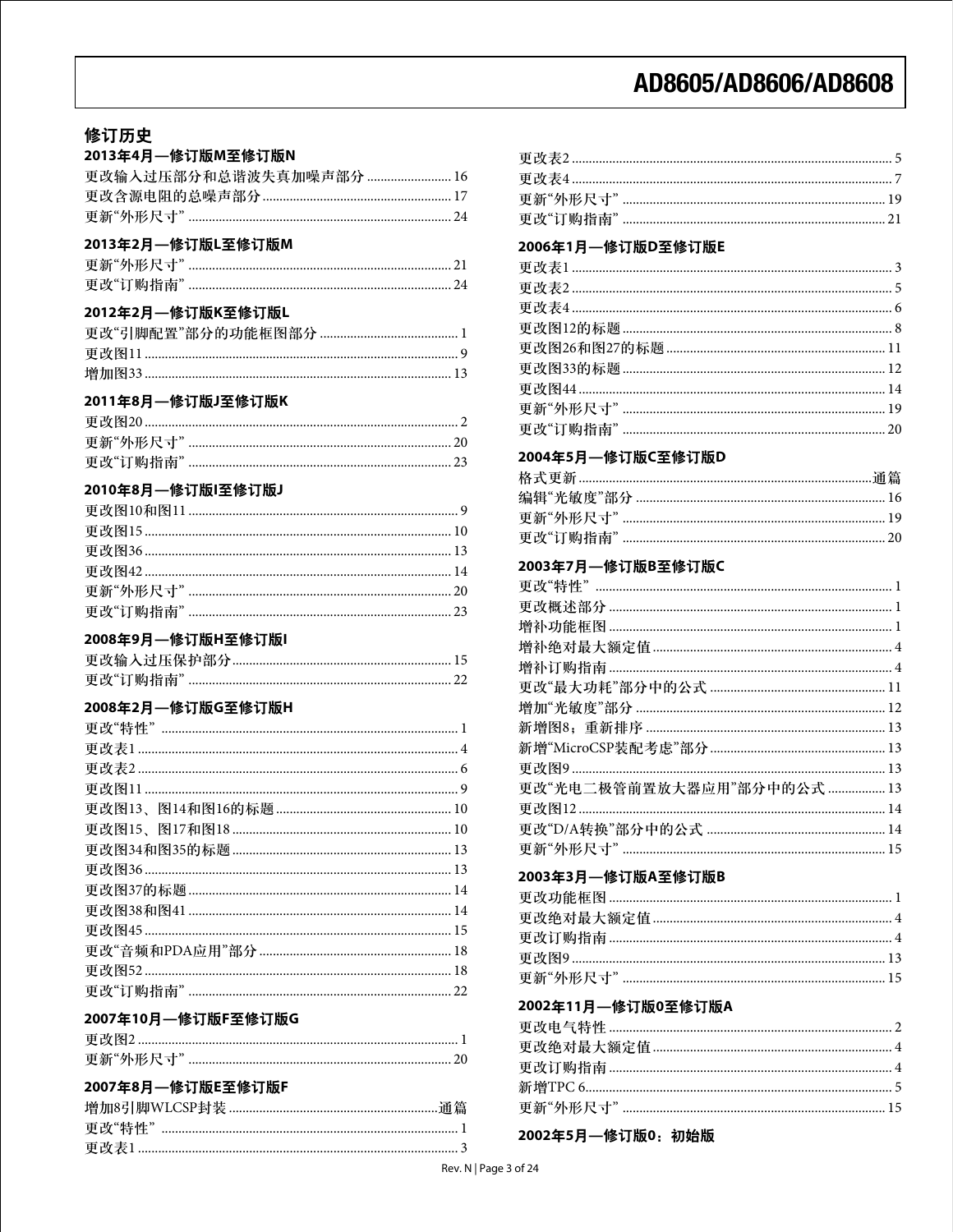# **5 V**电气规格

除非另有说明,V<sub>s</sub> = 5 V,V<sub>CM</sub> = V<sub>s</sub>/2,T<sub>A</sub> = 25°C。

表**1.**

| 参数                     | 符号                       | 条件                                                   |      | 最小值 典型值      | 最大值          | 单位        |
|------------------------|--------------------------|------------------------------------------------------|------|--------------|--------------|-----------|
| 输入特性                   |                          |                                                      |      |              |              |           |
| 失调电压                   | $V_{OS}$                 |                                                      |      |              |              |           |
| AD8605/AD8606(WLCSP除外) |                          | $V_S = 3.5 V, V_{CM} = 3 V$                          |      | 20           | 65           | μV        |
| AD8608                 |                          | $V_S = 3.5 V, V_{CM} = 2.7 V$                        |      | 20           | 75           | $\mu V$   |
| AD8605/AD8606/AD8608   |                          | $V_S = 5 V$ , $V_{CM} = 0 V 4 5 V$                   |      | 80           | 300          | $\mu V$   |
|                        |                          | $-40^{\circ}$ C < T <sub>A</sub> < +125 $^{\circ}$ C |      |              | 750          | μV        |
| 输入偏置电流                 | Iв                       |                                                      |      | 0.2          | $\mathbf{1}$ | pA        |
| AD8605/AD8606          |                          | $-40^{\circ}$ C < T <sub>A</sub> < $+85^{\circ}$ C   |      |              | 50           | pA        |
| AD8605/AD8606          |                          | $-40^{\circ}$ C < T <sub>A</sub> < $+125^{\circ}$ C  |      |              | 250          | pA        |
| AD8608                 |                          | $-40^{\circ}$ C < T <sub>A</sub> < $+85^{\circ}$ C   |      |              | 100          | pA        |
| AD8608                 |                          | $-40^{\circ}$ C < T <sub>A</sub> < $+125^{\circ}$ C  |      |              | 300          | pA        |
| 输入失调电流                 | $I_{OS}$                 |                                                      |      | 0.1          | 0.5          | pA        |
|                        |                          | $-40^{\circ}$ C < T <sub>A</sub> < $+85^{\circ}$ C   |      |              | 20           | pA        |
|                        |                          | $-40^{\circ}$ C < T <sub>A</sub> < $+125^{\circ}$ C  |      |              | 75           | pA        |
| 输入电压范围                 |                          |                                                      | 0    |              | 5            | V         |
| 共模抑制比                  | 共模抑制                     | $V_{CM} = 0 V 45 V$                                  | 85   | 100          |              | dB        |
|                        | 比(CMRR)                  | $-40^{\circ}$ C < T <sub>A</sub> < $+125^{\circ}$ C  | 75   | 90           |              | dB        |
| 大信号电压增益                | A <sub>vo</sub>          | $R_L = 2 k\Omega$ , $V_0 = 0.5 V \le 4.5 V$          | 300  | 1000         |              | V/mV      |
| 失调电压漂移                 |                          |                                                      |      |              |              |           |
| AD8605/AD8606          | $\Delta V_{OS}/\Delta T$ | $-40^{\circ}$ C < T <sub>A</sub> < $+125^{\circ}$ C  |      | $\mathbf{1}$ | 4.5          | µV/°C     |
| AD8608                 | $\Delta V_{OS}/\Delta T$ | $-40^{\circ}$ C < T <sub>A</sub> < $+125^{\circ}$ C  |      | 1.5          | 6.0          | µV/°C     |
| 输入电容                   |                          |                                                      |      |              |              |           |
| 共模输入电容                 | CCOM                     |                                                      |      | 8.8          |              | pF        |
| 差分输入电容                 | $C_{\text{DIFF}}$        |                                                      |      | 2.6          |              | pF        |
| 输出特性                   |                          |                                                      |      |              |              |           |
| 高输出电压                  | $V_{OH}$                 | $I_L = 1$ mA                                         | 4.96 | 4.98         |              | v         |
|                        |                          | $I_L = 10$ mA                                        | 4.7  | 4.79         |              | v         |
|                        |                          | $-40^{\circ}$ C < T <sub>A</sub> < $+125^{\circ}$ C  | 4.6  |              |              | v         |
|                        | VOL                      | $I_L = 1$ mA                                         |      | 20           | 40           |           |
| 低输出电压                  |                          | $IL = 10$ mA                                         |      | 170          | 210          | mV<br>mV  |
|                        |                          |                                                      |      |              |              |           |
|                        |                          | $-40^{\circ}$ C < T <sub>A</sub> < $+125^{\circ}$ C  |      |              | 290          | mV        |
| 输出电流                   | $I_{\text{OUT}}$         |                                                      |      | ±80          |              | mA        |
| 闭环输出阻抗                 | Zout                     | $f = 1$ MHz, $Av = 1$                                |      | $\mathbf{1}$ |              | Ω         |
| 电源                     |                          |                                                      |      |              |              |           |
| 电源抑制比                  | 电源抑制                     |                                                      |      |              |              |           |
| AD8605/AD8606          | 比(PSRR)                  | $V_s = 2.7 V  \times 5.5 V$                          | 80   | 95           |              | dB        |
| AD8605/AD8606 WLCSP    |                          | $V_s = 2.7 V \times 5.5 V$                           | 75   | 92           |              | dB        |
| AD8608                 |                          | $V_s = 2.7 V  5.5 V$                                 | 77   | 92           |              | dB        |
|                        |                          | $-40^{\circ}$ C < T <sub>A</sub> < $+125^{\circ}$ C  | 70   | 90           |              | dB        |
| 每放大器电源电流               | $I_{SY}$                 | $I_{\text{OUT}} = 0 \text{ mA}$                      |      | 1            | 1.2          | mA        |
|                        |                          | $-40^{\circ}$ C < T <sub>A</sub> < $+125^{\circ}$ C  |      |              | 1.4          | mA        |
| 动态性能                   |                          |                                                      |      |              |              |           |
| 压摆率                    | <b>SR</b>                | $R_L = 2 k\Omega$ , $C_L = 16 pF$                    |      | 5            |              | $V/\mu s$ |
| 建立时间                   | t <sub>S</sub>           | 至0.01%, 0V至2V步进, A <sub>v</sub> =1                   |      | <1           |              | μs        |
| 单位增益带宽积                | GBP                      |                                                      |      | 10           |              | MHz       |
| 相位裕量                   | $\Phi_{\text{M}}$        |                                                      |      | 65           |              | 度         |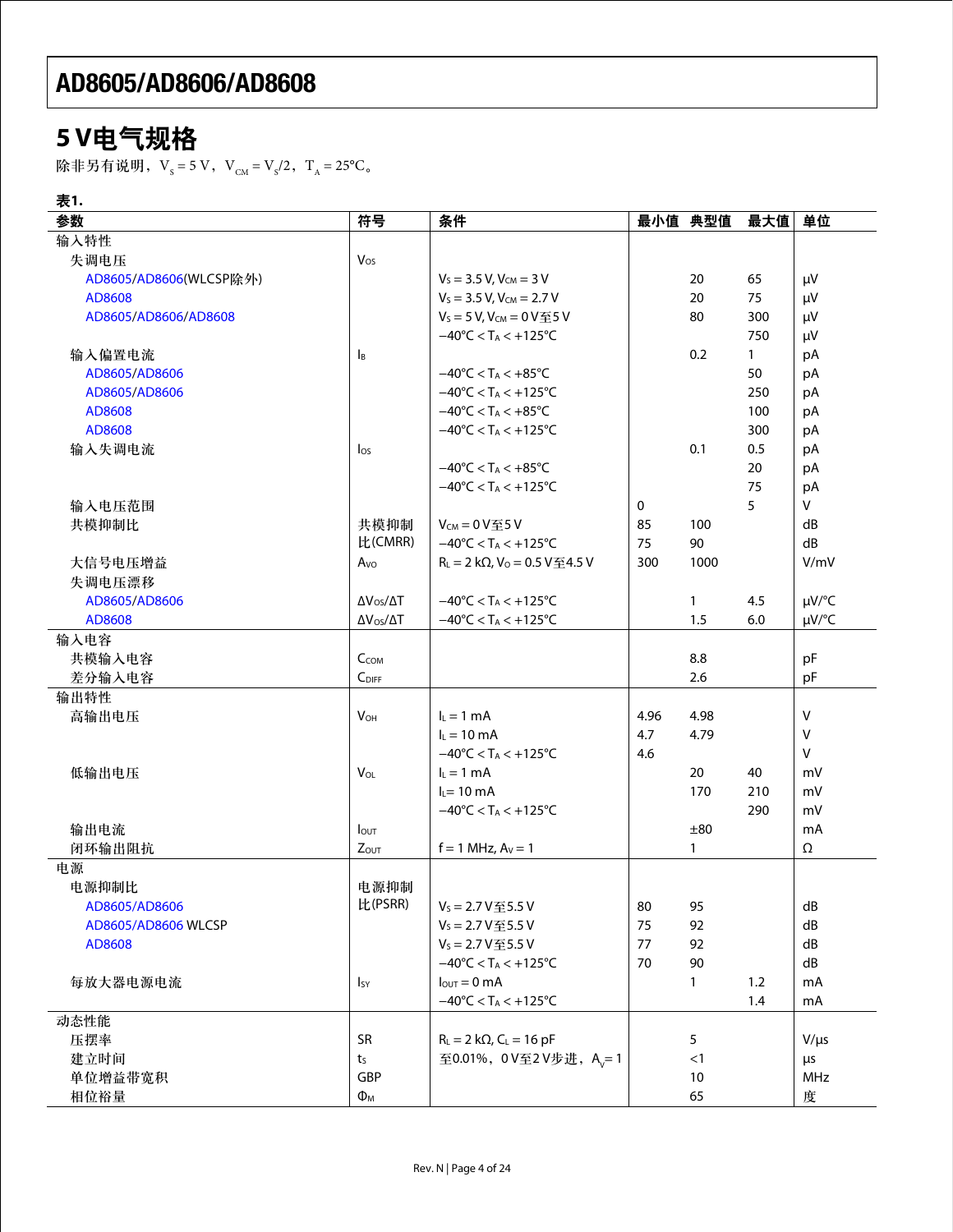| 参数     | 符号        | 条件                       | 最小值 | 典型值  | 最大值 | 单位             |
|--------|-----------|--------------------------|-----|------|-----|----------------|
| 噪声性能   |           |                          |     |      |     |                |
| 峰峰值噪声  | $e_n$ p-p | f = $0.1$ Hz $\mp$ 10 Hz |     | 2.3  | 3.5 | $\mu V$ p-p    |
| 电压噪声密度 | en        | $f = 1$ kHz              |     | 8    | 12  | $nV/\sqrt{Hz}$ |
|        | en        | $f = 10$ kHz             |     | 6.5  |     | $nV/\sqrt{Hz}$ |
| 电流噪声密度 | -In       | $f = 1$ kHz              |     | 0.01 |     | $pA/\sqrt{Hz}$ |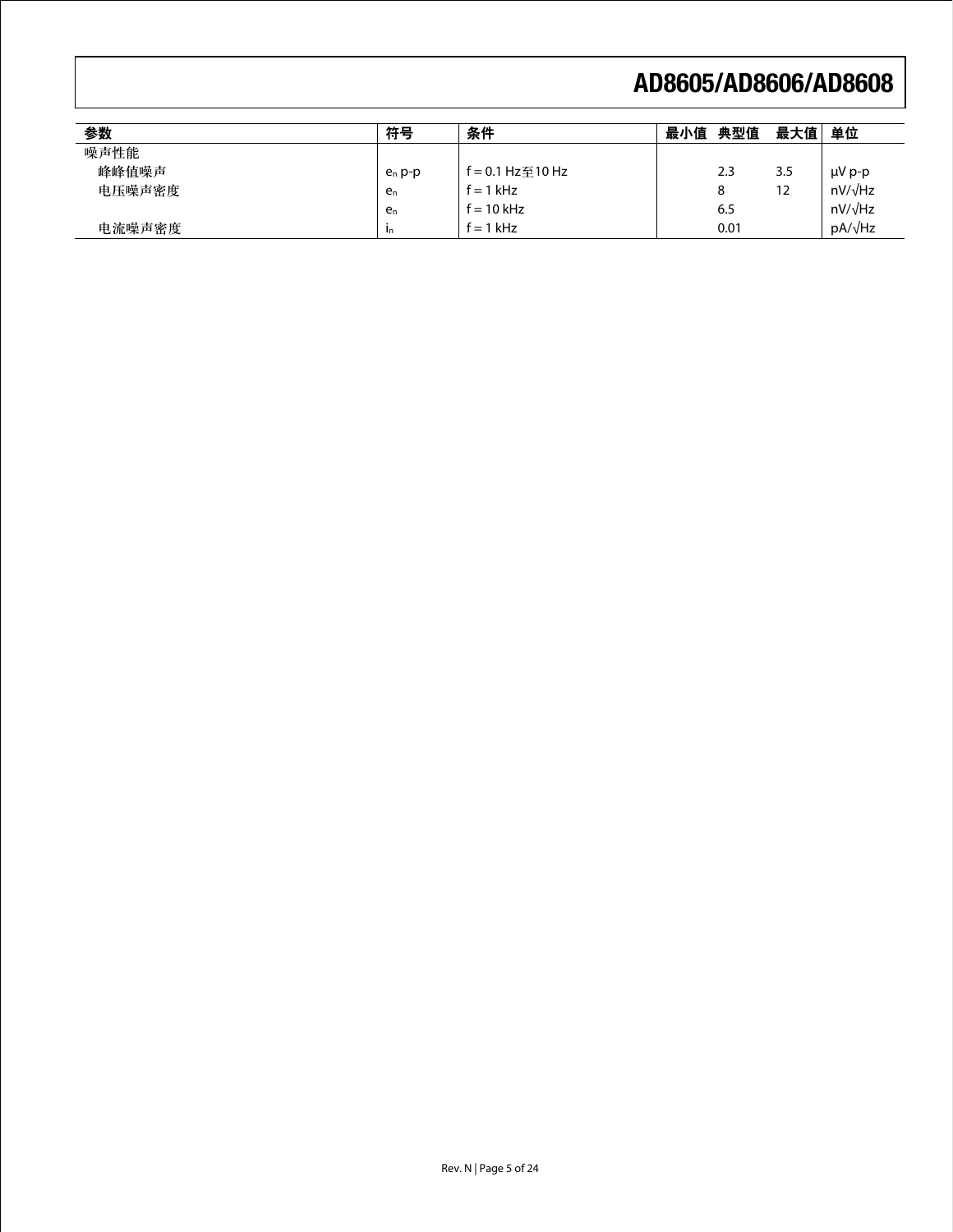# **2.7 V**电气规格

除非另有说明,V<sub>s</sub> = 2.7 V,V<sub>CM</sub> = V<sub>s</sub>/2,T<sub>A</sub> = 25°C。

| 表2.                    |                           |                                                     |     |              |              |                |
|------------------------|---------------------------|-----------------------------------------------------|-----|--------------|--------------|----------------|
| 参数                     | 符号                        | 条件                                                  |     |              | 最小值 典型值 最大值  | 单位             |
| 输入特性                   |                           |                                                     |     |              |              |                |
| 失调电压                   | $V_{OS}$                  |                                                     |     |              |              |                |
| AD8605/AD8606(WLCSP除外) |                           | $V_S = 3.5 V, V_{CM} = 3 V$                         |     | 20           | 65           | μV             |
| AD8608                 |                           | $V_S = 3.5$ V, $V_{CM} = 2.7$ V                     |     | 20           | 75           | μV             |
| AD8605/AD8606/AD8608   |                           | $V_S = 2.7 V, V_{CM} = 0 V \& 2.7 V$                |     | 80           | 300          | μV             |
|                        |                           | $-40^{\circ}$ C < T <sub>A</sub> < $+125^{\circ}$ C |     |              | 750          | μV             |
| 输入偏置电流                 | $\mathsf{I}_{\mathsf{B}}$ |                                                     |     | 0.2          | $\mathbf{1}$ | pA             |
| AD8605/AD8606          |                           | $-40^{\circ}$ C < T <sub>A</sub> < $+85^{\circ}$ C  |     |              | 50           | pA             |
| AD8605/AD8606          |                           | $-40^{\circ}$ C < T <sub>A</sub> < $+125^{\circ}$ C |     |              | 250          | pA             |
| AD8608                 |                           | $-40^{\circ}$ C < T <sub>A</sub> < $+85^{\circ}$ C  |     |              | 100          | pA             |
| AD8608                 |                           | $-40^{\circ}$ C < T <sub>A</sub> < $+125^{\circ}$ C |     |              | 300          | pA             |
| 输入失调电流                 | $\log$                    |                                                     |     | 0.1          | 0.5          | pA             |
|                        |                           | $-40^{\circ}$ C < T <sub>A</sub> < $+85^{\circ}$ C  |     |              | 20           | pA             |
|                        |                           | $-40^{\circ}$ C < T <sub>A</sub> < $+125^{\circ}$ C |     |              | 75           | pA             |
| 输入电压范围                 |                           |                                                     | 0   |              | 2.7          | $\mathsf{V}$   |
| 共模抑制比                  | 共模抑制                      | $V_{CM} = 0 V 2.7 V$                                | 80  | 95           |              | dB             |
|                        | 比(CMRR)                   | $-40^{\circ}$ C < T <sub>A</sub> < $+125^{\circ}$ C | 70  | 85           |              | dB             |
| 大信号电压增益                | Avo                       | $R_L = 2 k\Omega$ , $V_0 = 0.5 V \le 2.2 V$         | 110 | 350          |              | V/mV           |
| 失调电压漂移                 |                           |                                                     |     |              |              |                |
| AD8605/AD8606          | $\Delta V_{OS}/\Delta T$  | $-40^{\circ}$ C < T <sub>A</sub> < $+125^{\circ}$ C |     | $\mathbf{1}$ | 4.5          | $\mu V$ /°C    |
| AD8608                 | $\Delta V_{OS}/\Delta T$  | $-40^{\circ}$ C < T <sub>A</sub> < $+125^{\circ}$ C |     | 1.5          | 6.0          | $\mu V$ /°C    |
| 输入电容                   |                           |                                                     |     |              |              |                |
| 共模输入电容                 | CCOM                      |                                                     |     | 8.8          |              | pF             |
| 差分输入电容                 | $C_{\text{DIFF}}$         |                                                     |     | 2.6          |              | pF             |
| 输出特性                   |                           |                                                     |     |              |              |                |
| 高输出电压                  | $V_{OH}$                  | $I_L = 1$ mA                                        | 2.6 | 2.66         |              | $\vee$         |
|                        |                           | $-40^{\circ}$ C < T <sub>A</sub> < $+125^{\circ}$ C | 2.6 |              |              | $\vee$         |
| 低输出电压                  | $V_{OL}$                  | $I_L = 1$ mA                                        |     | 25           | 40           | mV             |
|                        |                           | $-40^{\circ}$ C < T <sub>A</sub> < $+125^{\circ}$ C |     |              | 50           | mV             |
| 输出电流                   | $I_{\text{OUT}}$          |                                                     |     | ±30          |              | mA             |
| 闭环输出阻抗                 | $Z_{OUT}$                 | $f = 1$ MHz, $A_v = 1$                              |     | 1.2          |              | Ω              |
| 电源                     |                           |                                                     |     |              |              |                |
| 电源抑制比                  | 电源抑制                      |                                                     |     |              |              |                |
| AD8605/AD8606          | 比(PSRR)                   | $V_s = 2.7 V 45.5 V$                                | 80  | 95           |              | dB             |
| AD8605/AD8606 WLCSP    |                           | $V_s = 2.7 V  \ 5.5 V$                              | 75  | 92           |              | ${\sf dB}$     |
| AD8608                 |                           | $V_s = 2.7 V \le 5.5 V$                             | 77  | 92           |              | dB             |
|                        |                           | $-40^{\circ}$ C < T <sub>A</sub> < $+125^{\circ}$ C | 70  | 90           |              | ${\sf dB}$     |
|                        |                           | $I_{\text{OUT}} = 0 \text{ mA}$                     |     |              |              |                |
| 每放大器电源电流               | <b>I</b> sy               | $-40^{\circ}$ C < T <sub>A</sub> < $+125^{\circ}$ C |     | 1.15         | 1.4<br>1.5   | mA             |
|                        |                           |                                                     |     |              |              | mA             |
| 动态性能                   | <b>SR</b>                 | $R_L = 2 k\Omega$ , $C_L = 16 pF$                   |     | 5            |              | $V/\mu s$      |
| 压摆率                    |                           |                                                     |     |              |              |                |
| 建立时间                   | ts<br>GBP                 | 至0.01%, 0V至1V步进, A <sub>v</sub> =1                  |     | < 0.5        |              | $\mu$ s<br>MHz |
| 单位增益带宽积                |                           |                                                     |     | 9            |              |                |
| 相位裕量                   | $\Phi_{\text{M}}$         |                                                     |     | 50           |              | 度              |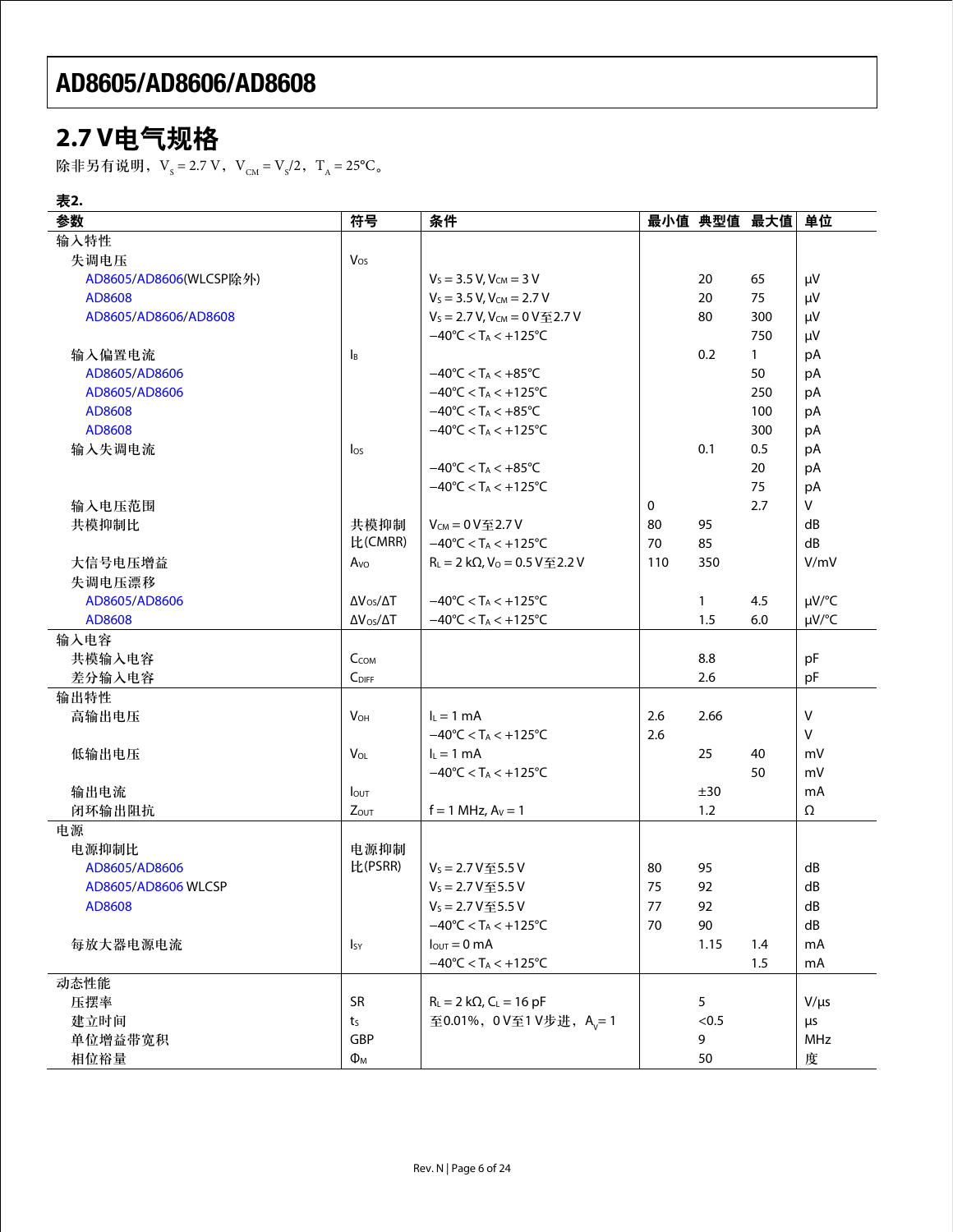| 参数     | 符号        | 条件               | 最小值 | 典型值  | 最大值 | 单位             |
|--------|-----------|------------------|-----|------|-----|----------------|
| 噪声性能   |           |                  |     |      |     |                |
| 峰峰值噪声  | $e_n p-p$ | f = 0.1 Hz至10 Hz |     | 2.3  | 3.5 | $\mu V$ p-p    |
| 电压噪声密度 | en        | $f = 1$ kHz      |     | 8    | 12  | $nV/\sqrt{Hz}$ |
|        | en        | $f = 10$ kHz     |     | 6.5  |     | $nV/\sqrt{Hz}$ |
| 电流噪声密度 | In.       | $f = 1$ kHz      |     | 0.01 |     | $pA/\sqrt{Hz}$ |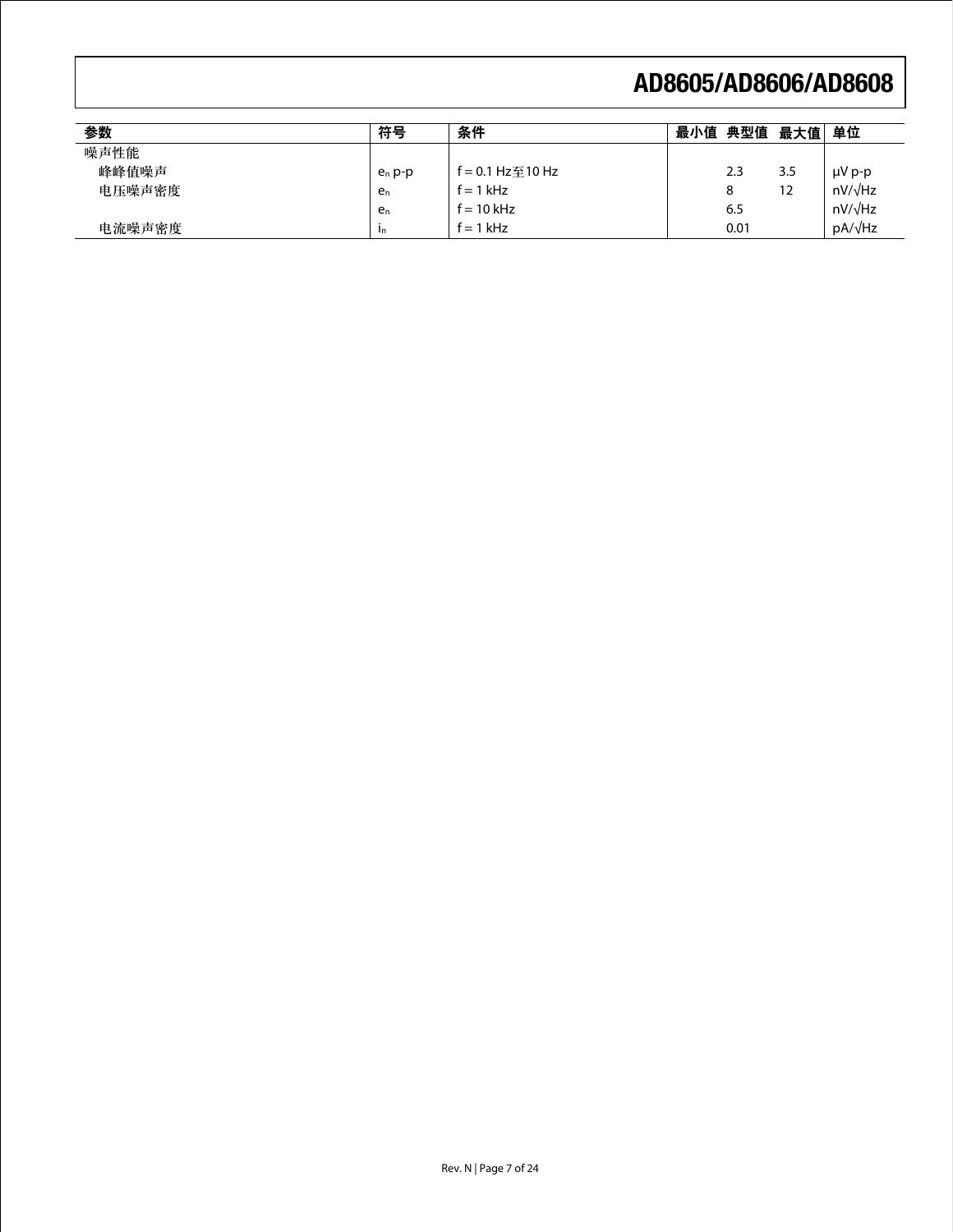# 绝对最大额定值

### 表**3.**

| 参数           | 额定值             |
|--------------|-----------------|
| 电源电压         | 6 V             |
| 输入电压         | GND至V。          |
| 差分输入电压       | 6 V             |
| 对地输出短路持续时间   | 见降容曲线           |
| 存储温度范围       |                 |
| 所有封装         | –65℃至+150℃      |
| 工作温度范围       |                 |
| 所有封装         | –40℃至+125℃      |
| 结温范围         |                 |
| 所有封装         | –65℃至+150℃      |
| 引脚温度(焊接,60秒) | 300 $\degree$ C |
|              |                 |

注意,超出上述绝对最大额定值可能会导致器件永久性损 坏。这只是额定最值,并不能以这些条件或者在任何其它 超出本技术规范操作章节中所示规格的条件下,推断器件 能否正常工作。长期在绝对最大额定值条件下工作会影响 器件的可靠性。

| 封装类型            | $\theta_{JA}$ <sup>1</sup> | $\theta_{\text{JC}}$ | 单位   |
|-----------------|----------------------------|----------------------|------|
| 5引脚WLCSP (CB)   | 170                        |                      | °C/W |
| 5引脚SOT-23封装(RJ) | 240                        | 92                   | °C/W |
| 8引脚WLCSP (CB)   | 115                        |                      | °C/W |
| 8引脚MSOP封装(RM)   | 206                        | 44                   | °C/W |
| 8引脚SOIC_N(R)    | 157                        | 56                   | °C/W |
| 14引脚SOIC N(R)   | 105                        | 36                   | °C/W |
| 14引脚TSSOP封装(RU) | 148                        | 23                   | °C/W |

 $^{-1}$  $\theta_{\mu}$ 针对最差条件,即器件焊接在电路板上以实现表贴封装。

### **ESD**警告



### **ESD**(静电放电)敏感器件。

带电器件和电路板可能会在没有察觉的情况下放电。 尽管本产品具有专利或专有保护电路,但在遇到高 能量ESD时,器件可能会损坏。因此,应当采取适当 的ESD防范措施,以避免器件性能下降或功能丧失。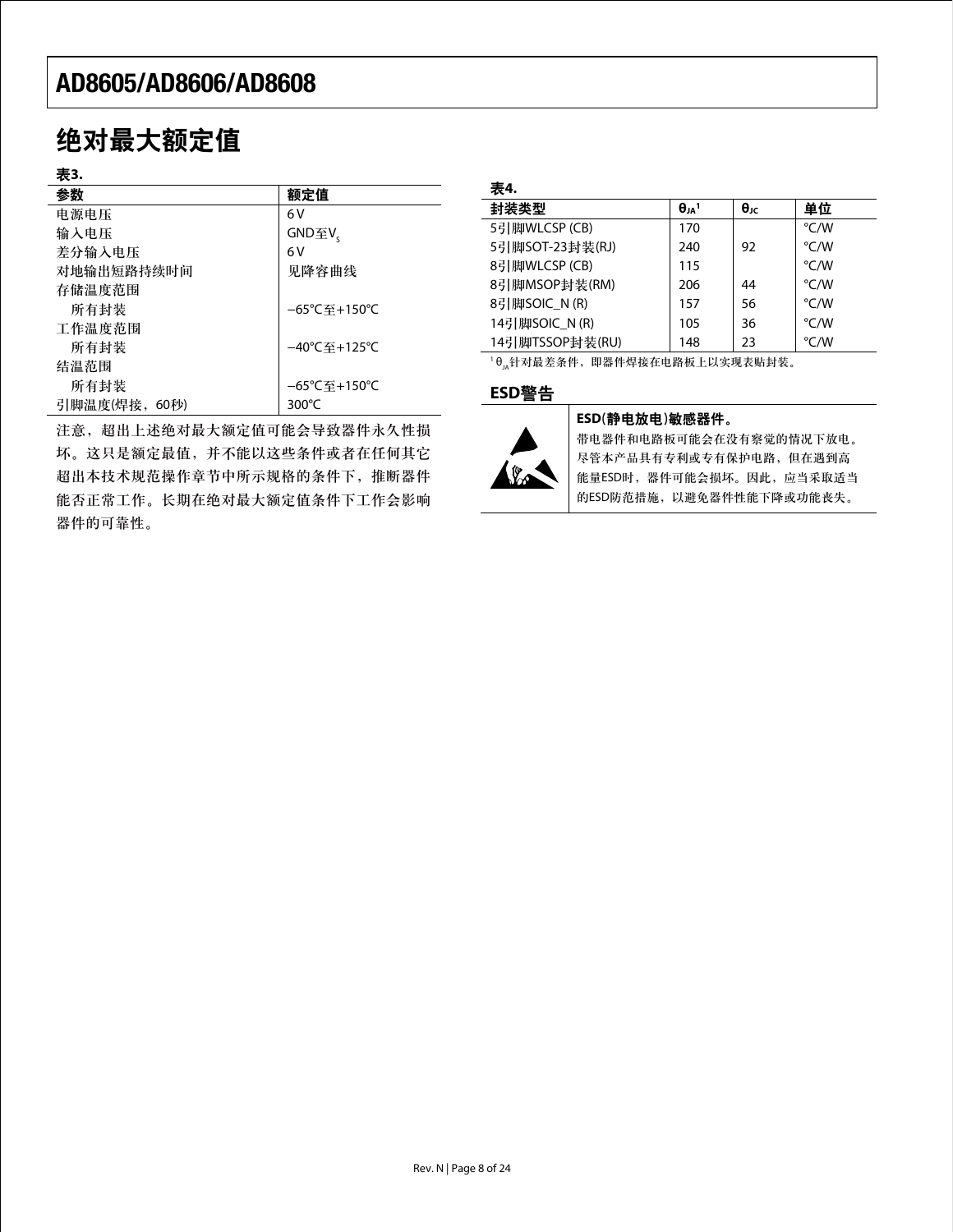

典型性能参数

图9. [AD8605/](www.analog.com/zh/AD8605)[AD8606](www.analog.com/zh/AD8606)输入失调电压漂移分布图



图12. 输出饱和电压与负载电流的关系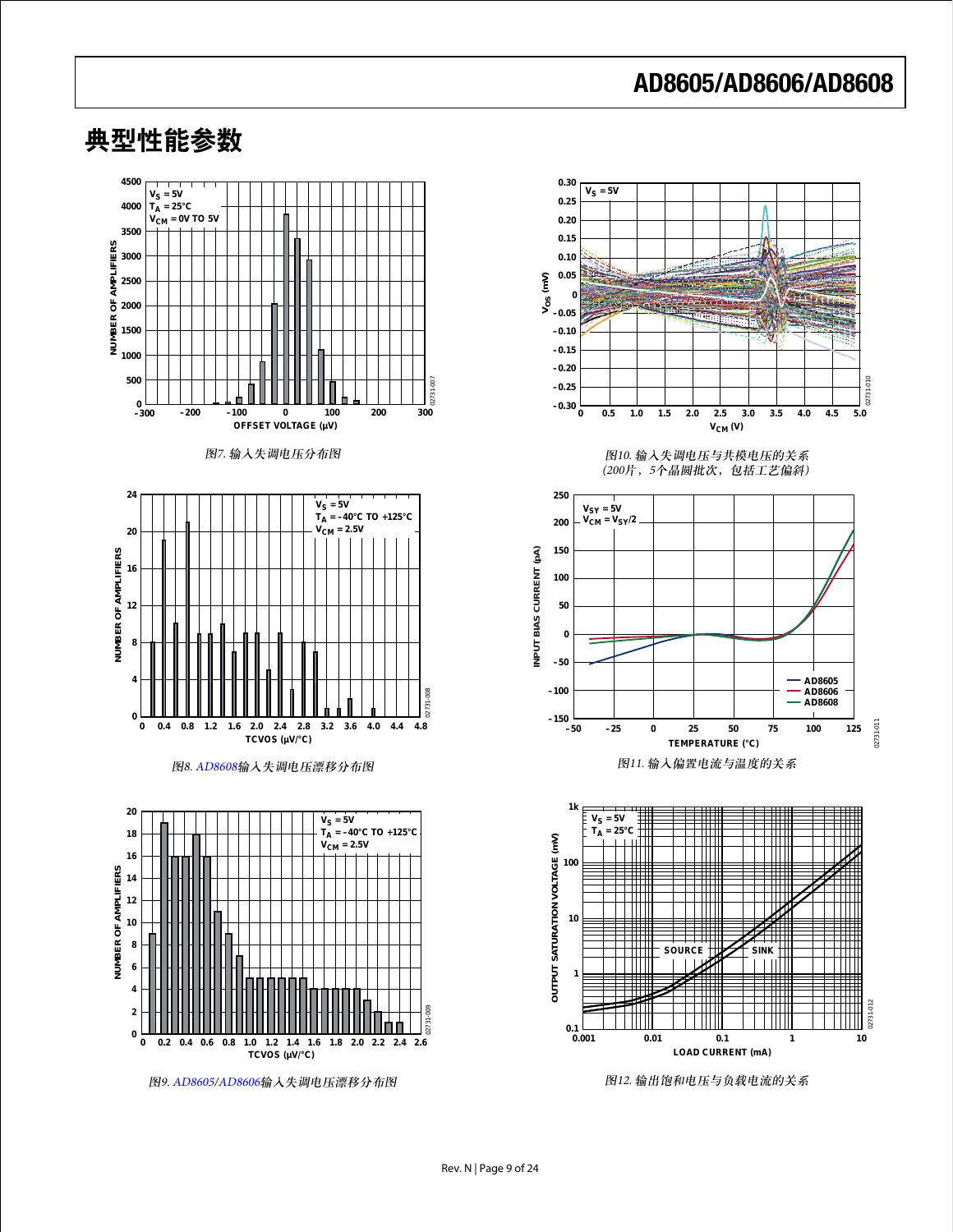

















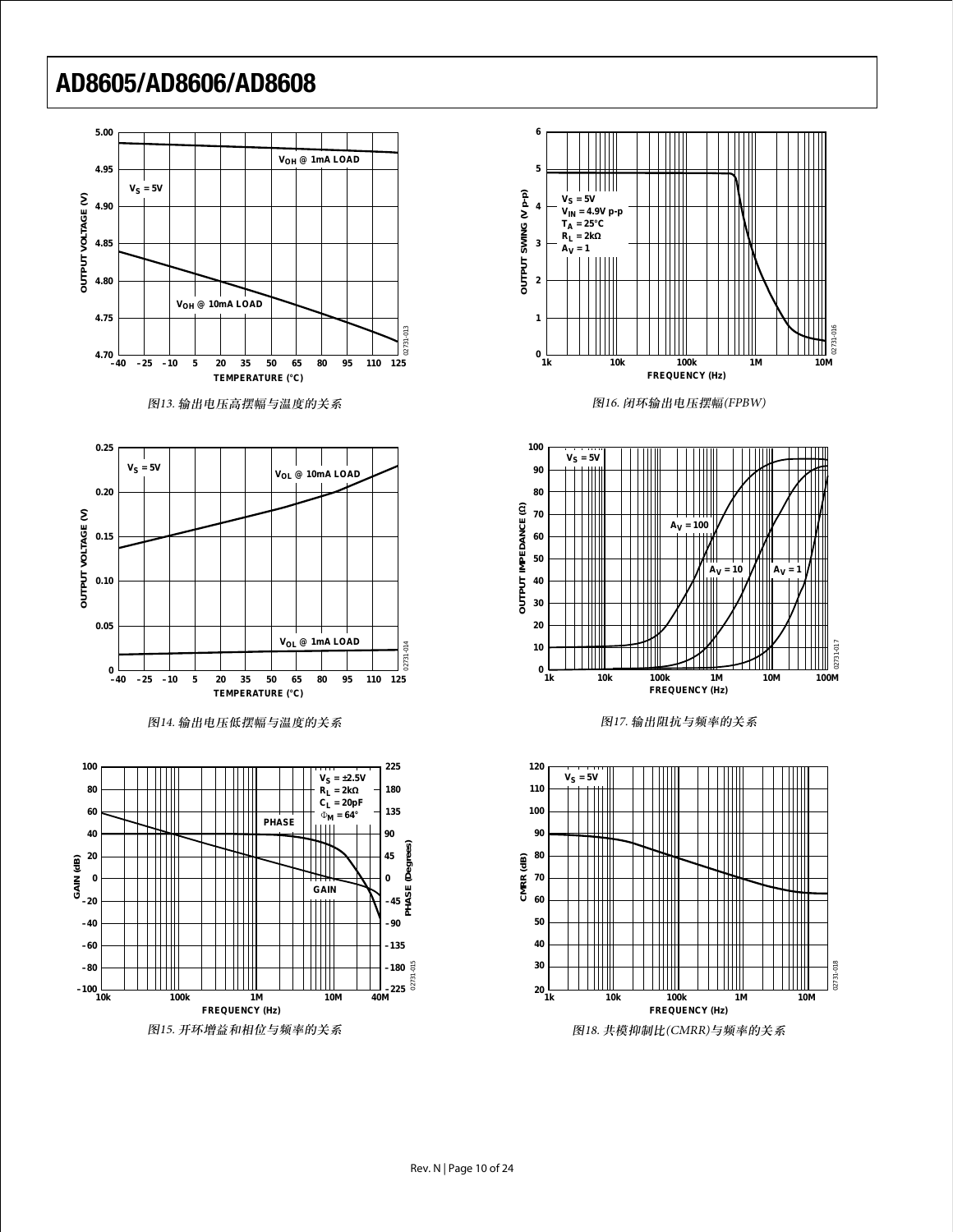

02731-022

02731-022

02731-023

 $023$ 

02731-024

02731-024



图24. 小信号瞬态响应

图21. 每个放大器的电源电流与温度的关系

Rev. N | Page 11 of 24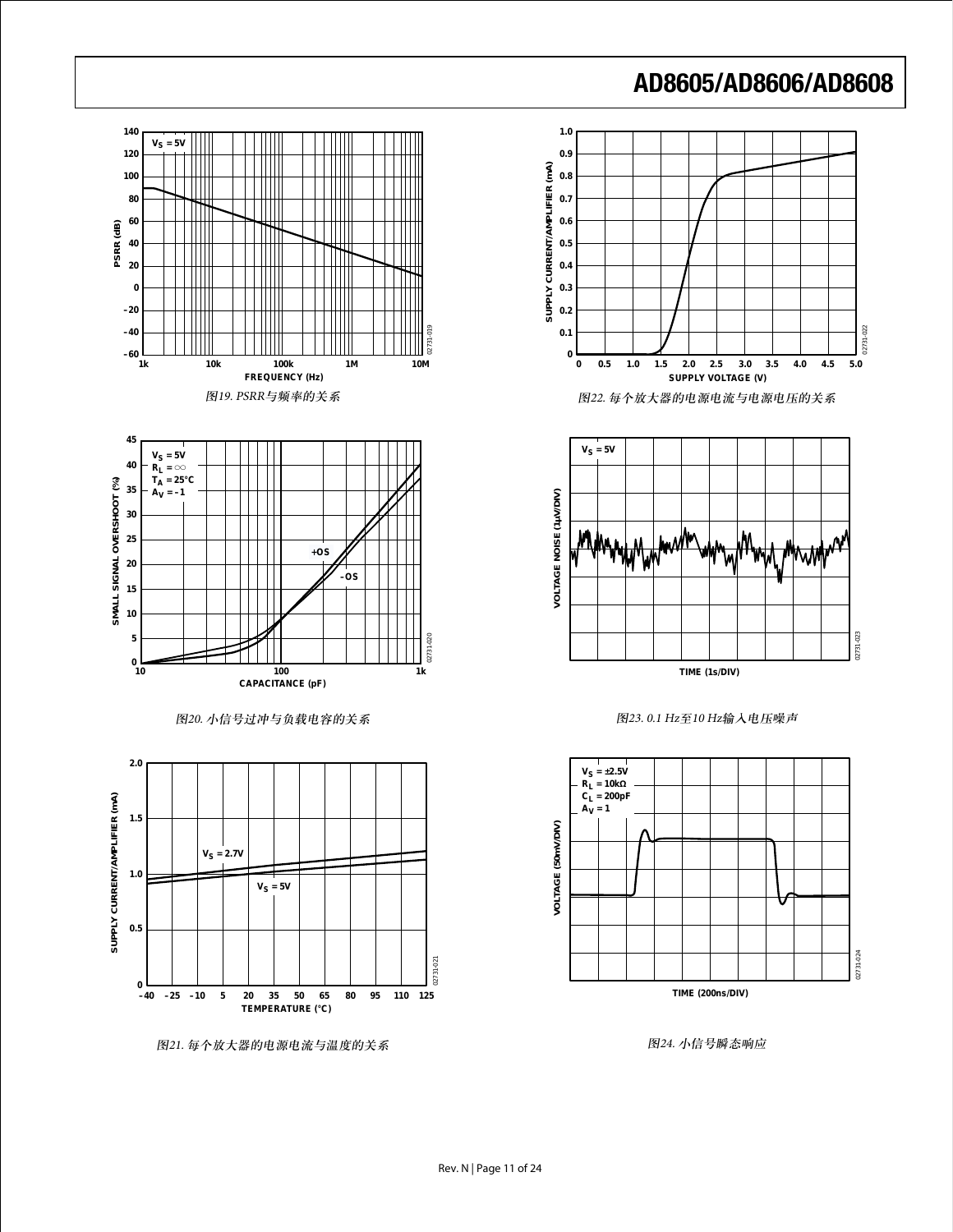









图27. 负过载恢复时间



图28. 电压噪声密度与频率的关系







图30. 电压噪声密度与频率的关系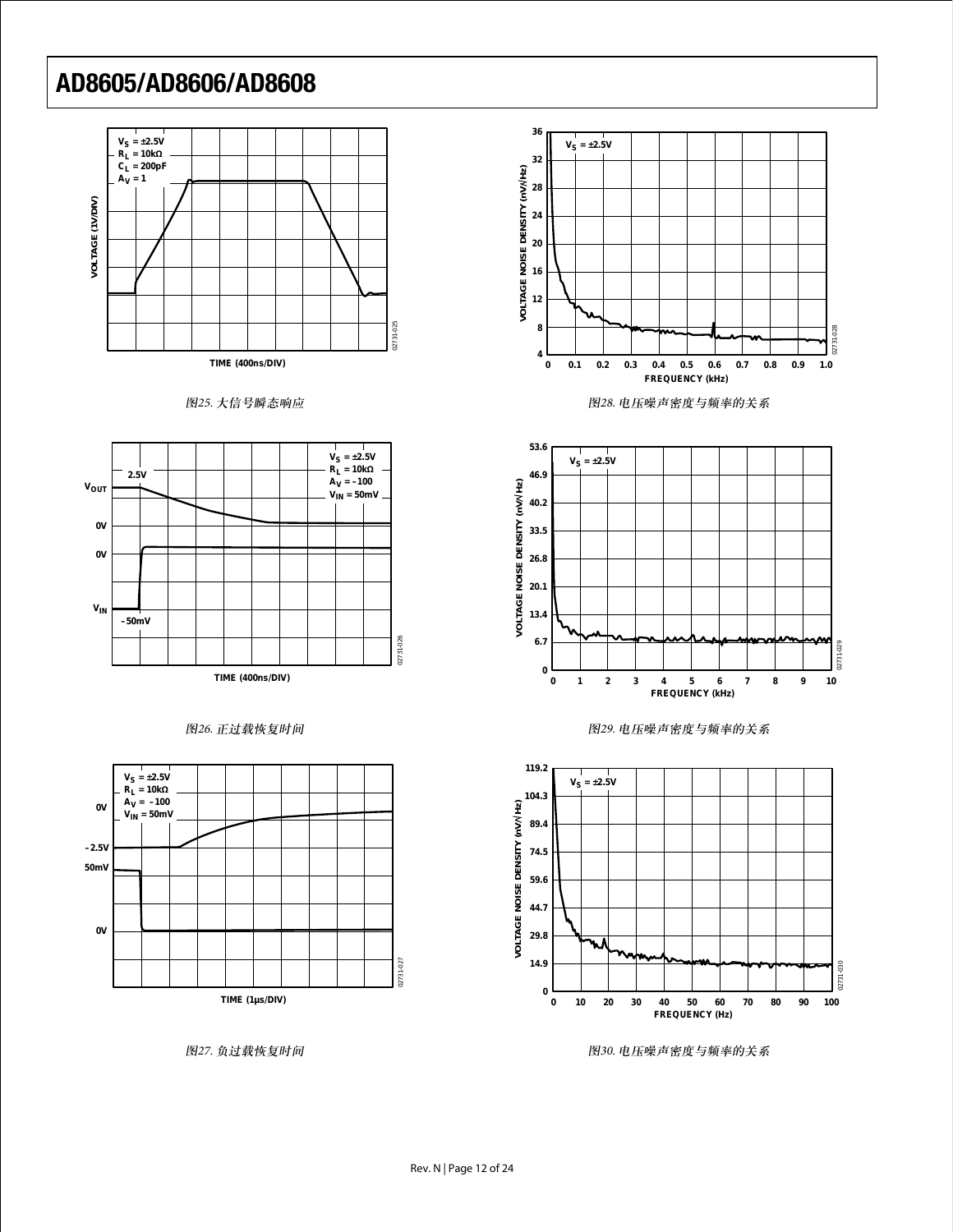

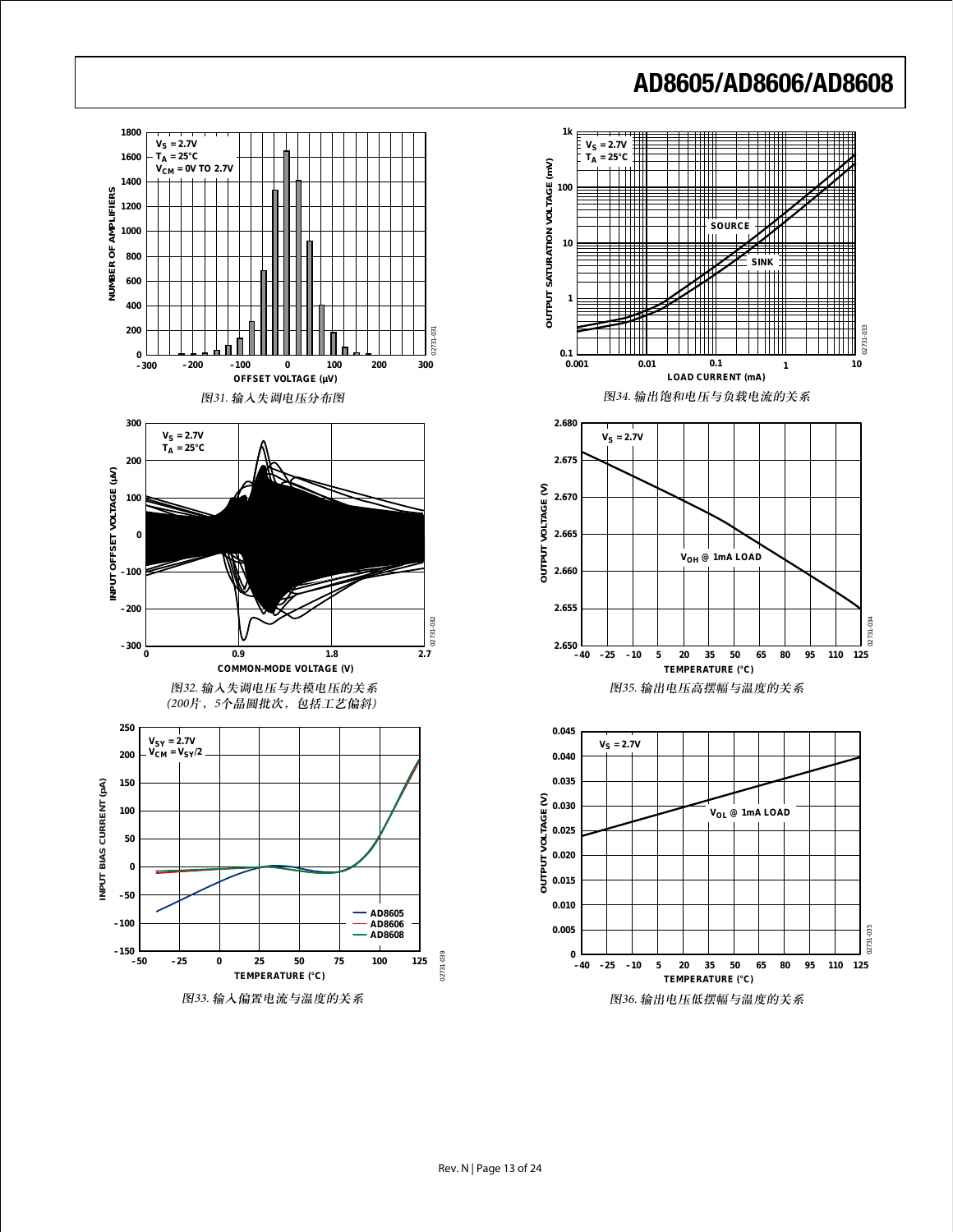



图38. 闭环输出电压摆幅与频率的关系(FPBW)











图42. 小信号瞬态响应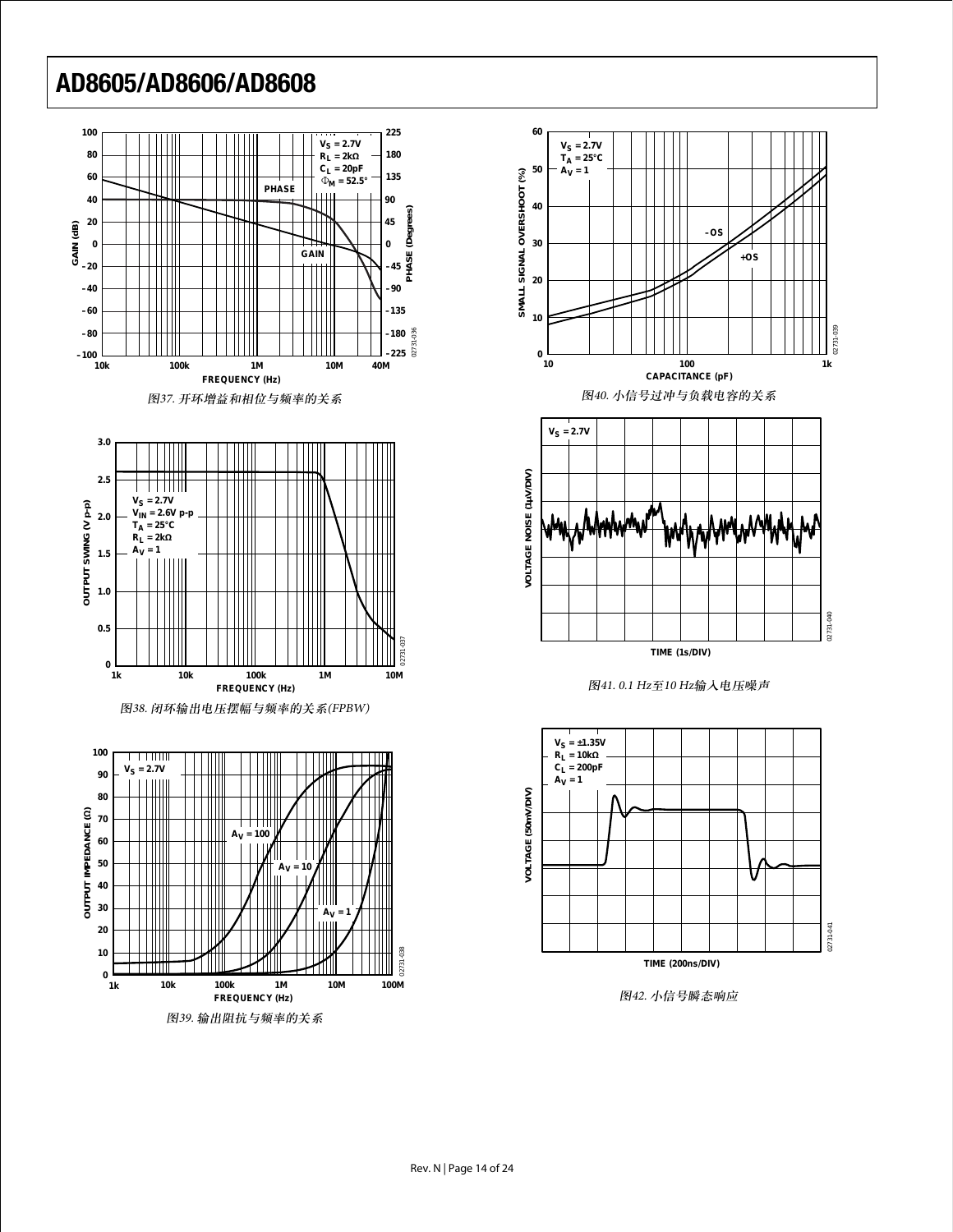

图43. 大信号瞬态响应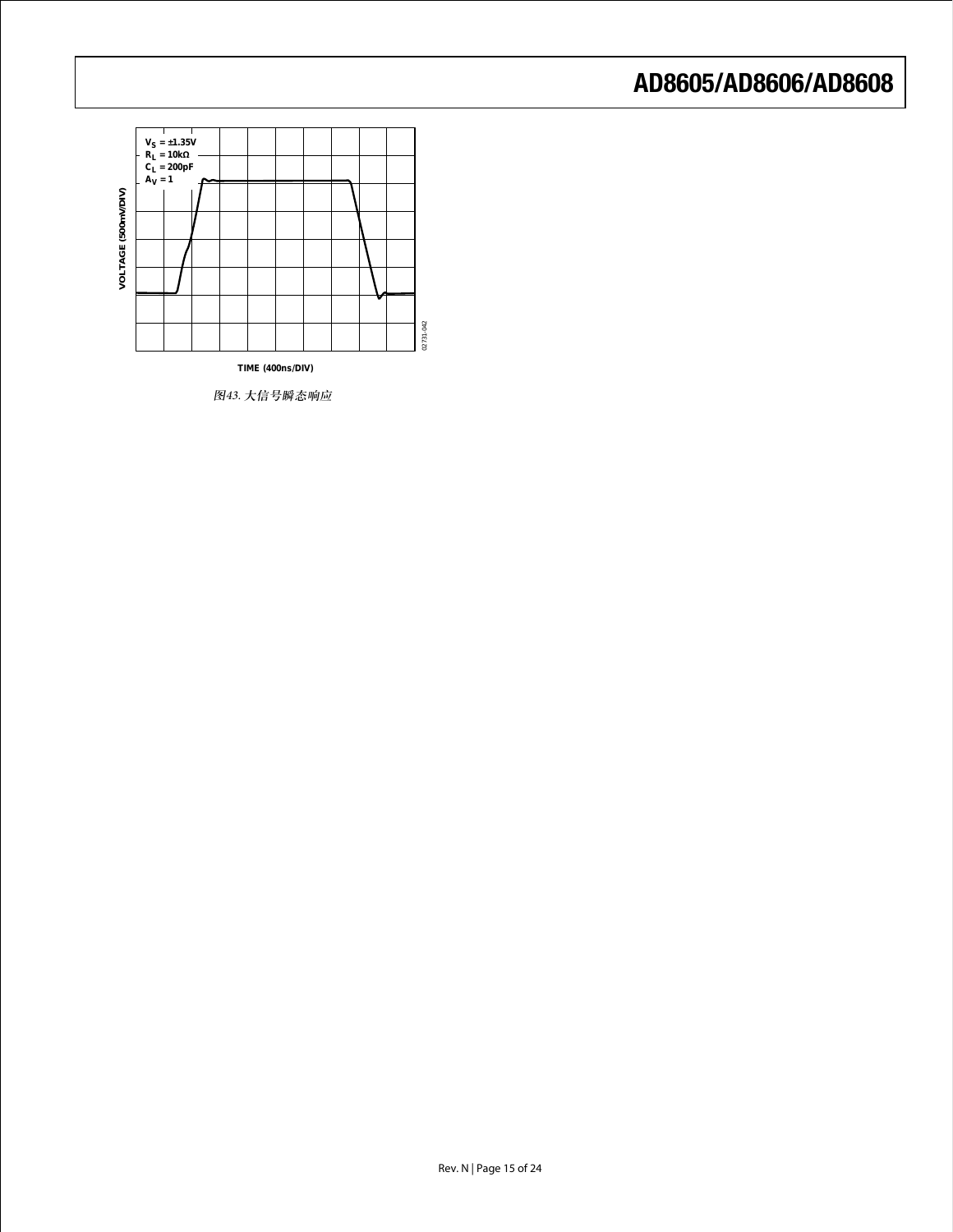### 应用信息 输出相位反转

反相是指当一个超过最大输入共模电压的电压驱动放大器 输入端时,输出端的极性发生改变。

反相可能会导致放大器永久性损坏,还有可能导致反馈环 路中发生系统锁定。[AD8605](www.analog.com/zh/AD8605)不会发生反相,即使输入超过 电源电压2 V以上,它也安然无恙。

### 最大功耗

IC消耗的能量会导致芯片温度升高,这可能会影响IC的行 为和应用电路的性能。

[AD8605](www.analog.com/zh/AD8605)[/AD8606/](www.analog.com/zh/AD8606)[AD8608](www.analog.com/zh/AD8608)的绝对最大结温为150℃, 超过此 温度会损害或破坏器件。

放大器的最大功耗通过下式计算:

$$
P_{DISS} = \frac{T_J - T_A}{\theta_{JA}}
$$

其中:

 $T_{\rm \scriptscriptstyle J}$ 为结温。

*TA*是环境温度。

 $θ$ <sub>ω</sub>为结至环境热阻。

图45比较了AD860x系列各种封装的最大功耗与温度的关系。

### 输入过压保护

AD860x具有内部保护电路。然而,如果施加于任一输入端 的电压超过电源电压0.5 V以上,则应增加外部电阻与输入 端串联。阻值可以通过下式确定:

 $\frac{V_{IN} - V_{S}}{P} \leq 5 \text{ mA}$ *S R*

AD860x的输入失调电流非常低(<1 pA), 允许使用阻值较大 的电阻。当输入端串联10 kΩ电阻时,输出电压的误差小于 10 nV。在室温下,10 kΩ电阻的热噪声低于13 nV/√Hz。

### 总谐波失真加噪声

总谐波失真指输入信号(单位V rms)与整个频谱的总谐波(单 位V rms)之比。谐波失真会给精密测量带来误差,给音频系 统带来难听的噪声。

AD860x的总谐波失真非常低。图46显示,[AD8605](www.analog.com/zh/AD8605)在整个 声频范围内的THD + N低于0.005%或−86 dB。[AD8605](www.analog.com/zh/AD8605)配置 为正单位增益,这是最差情况,负载为10 kΩ。



图46. THD + N与频率的关系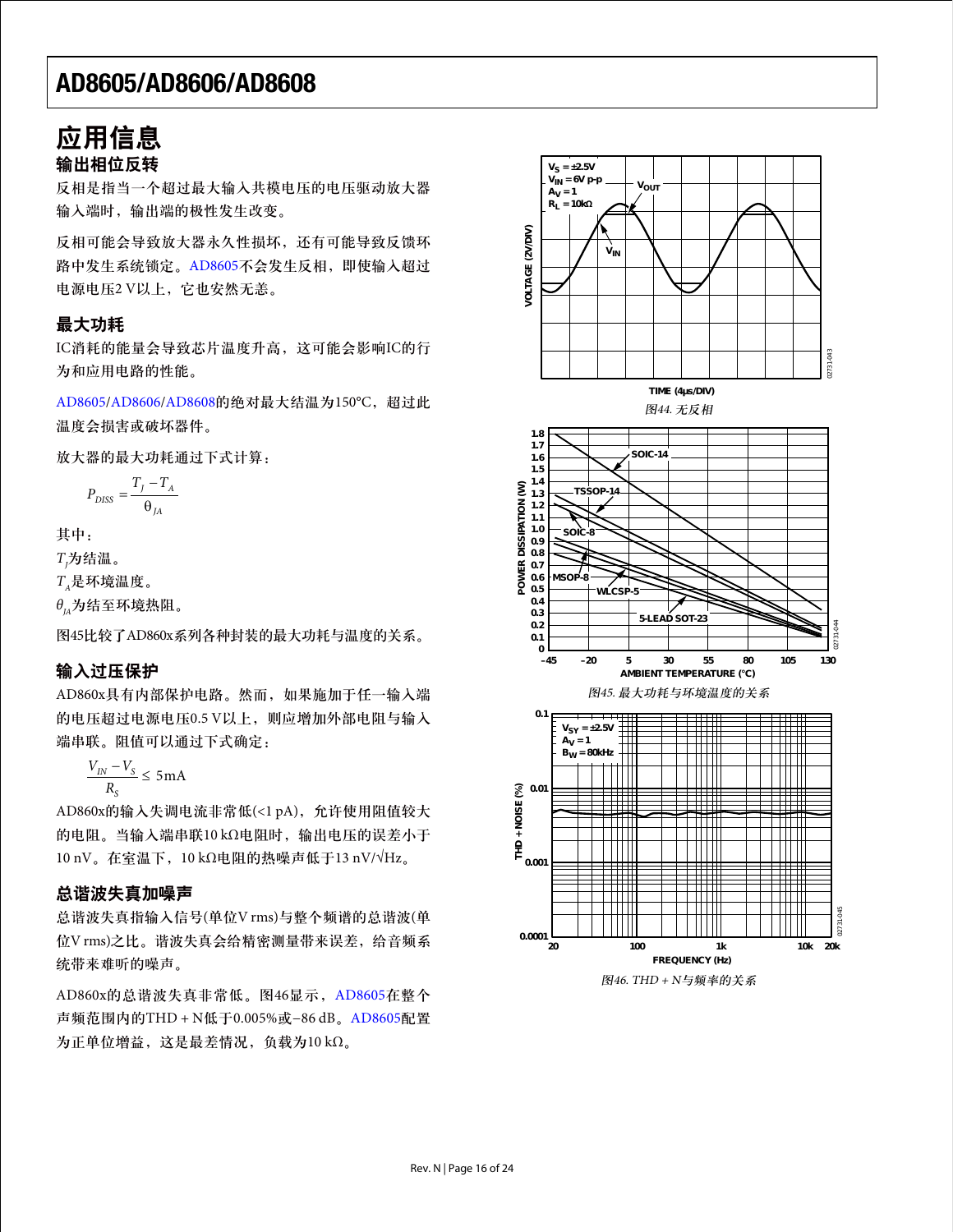### 含源电阻的总噪声

低输入电流噪声和低输入偏置电流使AD860x非常适合具有 相当大输入源电阻的电路,例如光电二极管。在室温下,每 1kΩ源电阻导致的输入失调电压增加量小于0.5 nV; 在85°C 时,输入失调电压提高到10 nV。电路的总噪声密度为:

$$
e_{n, TOTAL} = \sqrt{e_n^2 + (i_n R_S)^2 + 4kTR_S}
$$

其中:

*en* 表示AD860x的输入电压噪声密度。

*i n* 表示AD860x的输入电流噪声密度。

 $R_{\mathcal{\bar{S}}}$ 表示同相端的源电阻。

*k*表示玻尔兹曼常数(1.38 × 10−23 J/K)。

*T*为用开氏度表示的环境温度(T = 273 + 摄氏度温度)。

例如,当*RS* = 10 kΩ时,总电压噪声密度约为15 nV/√Hz。

当 $R_s$ < 3.9 kΩ时,e<sub>n</sub>起支配作用,e<sub>n, TOTAL</sub> ≈ e<sub>n</sub>。

AD860x的电流噪声非常低,其总密度不是一个重要的项, 除非R<sub>s</sub>大于6 MΩ。

特定带宽上的等效总均方根噪声表示为:

 $E_n = (e_{n, TOTAL}) \sqrt{BW}$ 

其中*BW*为带宽(单位Hz)。

请注意,上面的分析对于100 Hz以上的频率有效,并且假设 噪声相对平坦,超过10 kHz。如果频率较低,则必须考虑闪 烁噪声(1/f)。

### 通道隔离

通道隔离或反向串扰衡量从一个放大器(通道)馈送至同一 IC上的另一个放大器的信号。

对于最高1 MHz的频率, [AD8606](www.analog.com/zh/AD8606)的通道隔离大于−160 dB, 因此在大多数应用中,它的两个放大器可以彼此独立地放 大交流信号。

### 容性负载驱动

AD860x可以驱动较大的容性负载而不会发生振荡。图48显 示了[AD8606](www.analog.com/zh/AD8606)对一个200 mV输入信号的输出响应。本例中, 放大器配置为正单位增益,这对于稳定性而言是最差情 况,同时输出端驱动一个1000 pF负载。在单位增益下驱动 较大容性负载可能需要使用附加电路。

如图49所示的缓冲器网络有助于将信号过冲降至最低,保 持电路稳定。虽然此电路并不能弥补大容性负载所引起的 带宽损失,但它可以大大降低过冲和响铃振荡。这种方法 不会减小放大器的最大输出摆幅。



图48. [AD8606](www.analog.com/zh/AD8606)无缓冲器情况下的容性负载驱动

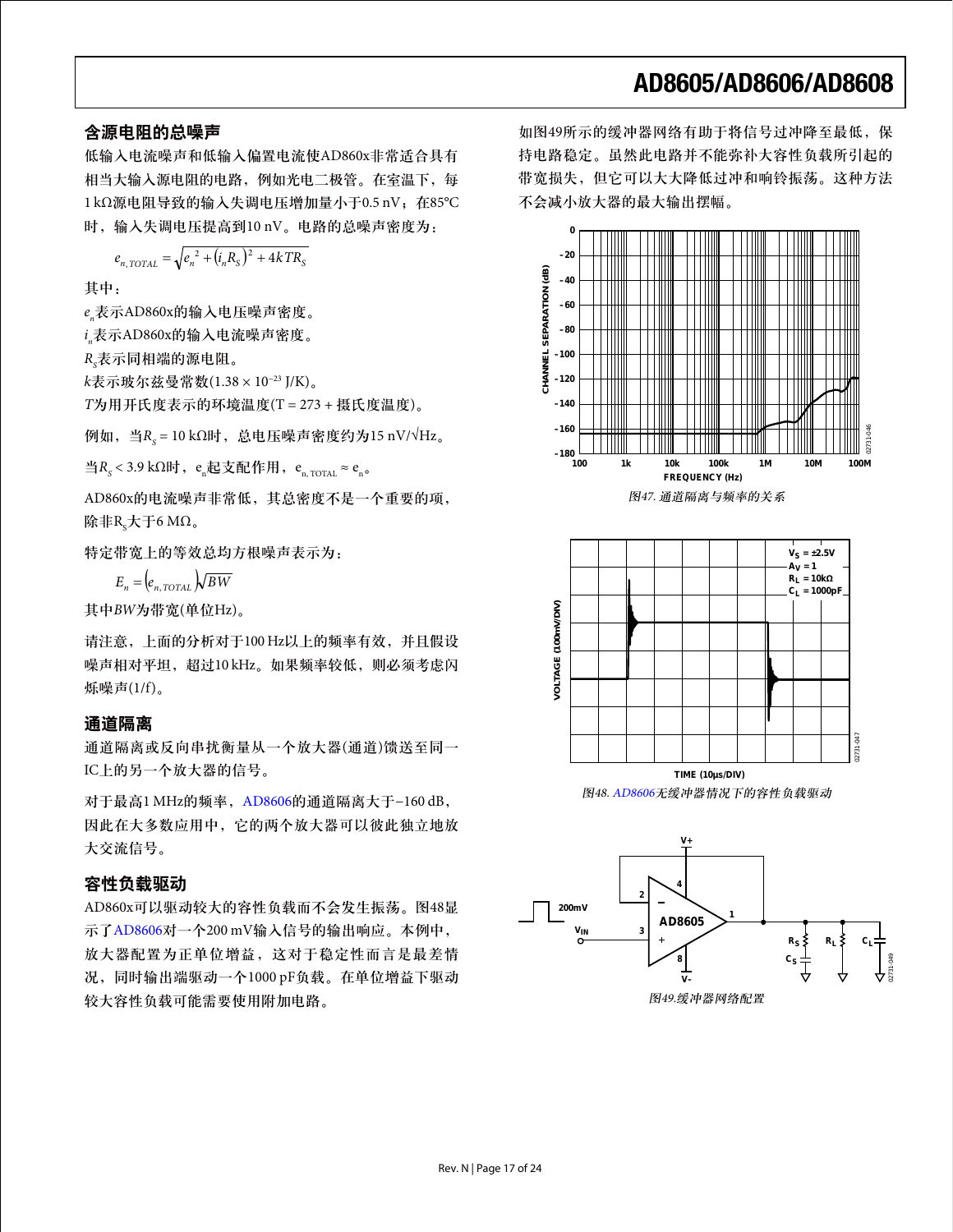图50显示了缓冲器电路的输出范围。缓冲器使过冲从70% 以上降至5%以下,响铃振荡则完全消失。R $_{\rm s}$ 和C $_{\rm s}$ 的最佳值 须通过实验确定。



图50. 有缓冲器情况下的容性负载驱动

表5列出了与容性负载相对应的一些最佳值。

#### 表**5.**

| - -          |               |           |
|--------------|---------------|-----------|
| $C_{L}$ (pF) | $R_S(\Omega)$ | $CS$ (pF) |
| 500          | 100           | 1000      |
| 1000         | 70            | 1000      |
| 2000         | 60            | 800       |

另一种方法是在放大器输出端的反馈环路内部插入一个串 联电阻。此电阻的值一般约为100 Ω。这种方法也能降低过 冲和响铃振荡,但会导致最大输出摆幅减小。

### 光敏度

AD8605ACB(WLCSP封装选项)本质上是一个附有后制造电 介质并经过金属间处理,以便接触芯片活性面上的焊接凸 点的硅片。采用此类封装时,芯片暴露于环境光线下,会发 生光电效应。对安装在标准PCB材料上的AD8605ACB进行 光敏度分析发现:当高强度光线直接照射封装时,只有输 人偏置电流(I<sub>B</sub>)这一参数受到影响。在低强度(0.1 mW/cm<sup>2</sup>) 环境光照射下,没有观察到电气性能的下降。图51显示I B 随着 入射光线的波长和强度增加而提高。当光线强度为3mW/cm<sup>2</sup> 且波长为850 nm时, I。高达4500 pA。对于多数应用而言, 图51所示的光线强度并非正常情况。虽然太阳光直射时强 度可达50 mW/cm<sup>2</sup>,但在办公室环境下,光线强度可能低 至 $0.1 \text{ mW/cm}^2$ 。



波长的直射光线的响应

在电路板上装配WLCSP封装时,如果芯片的凸点侧面对 PCB, 则PCB表面反射的光线会照射在活性硅电路上, 导致 I <sup>B</sup>变大。AD8605ACB背面(基板)的照射不会引起性能下降。 AD8605ACB对波长在近红外范围(NIR,700 nm至1000 nm) 的入射光线特别敏感。此波段内的光子比可见光(400 nm至 700 nm)和近紫外(NUV,200 nm至400 nm)波段内的光子波 长更长、能量更低,可以更深地穿透活性硅。波长大于 1100 nm的入射光线不会在AD8605ACB上引起光电效应,因 为对于该范围内的波长,硅是透明的。传统光源的频谱成 分各不相同。太阳光的频谱范围非常宽,峰值强度出现在 可见光波段及两边的近紫外和近红外波段;荧光灯的峰值 强度仅出现在可见光波段,不包括近紫外或近红外波段。

已经在产品层次上采取措施以降低环境光的影响,凸点下 金属(UBM)能够保护芯片活性面(凸点侧)上的敏感电路区 域。然而,如果AD8605ACB的应用遇到光敏性问题,用不 透光材料将WLCSP封装的凸点侧屏蔽起来应当能消除影 响。屏蔽可以利用倒装芯片底部填充技术所用的填硅液态 环氧树脂实现。

### **WLCSP**装配考虑

有关WLCSP PCB装配和可靠性的详细信息,请参阅应用笔 记AN-617: "MicroCSP™晶圆级芯片规模封装"。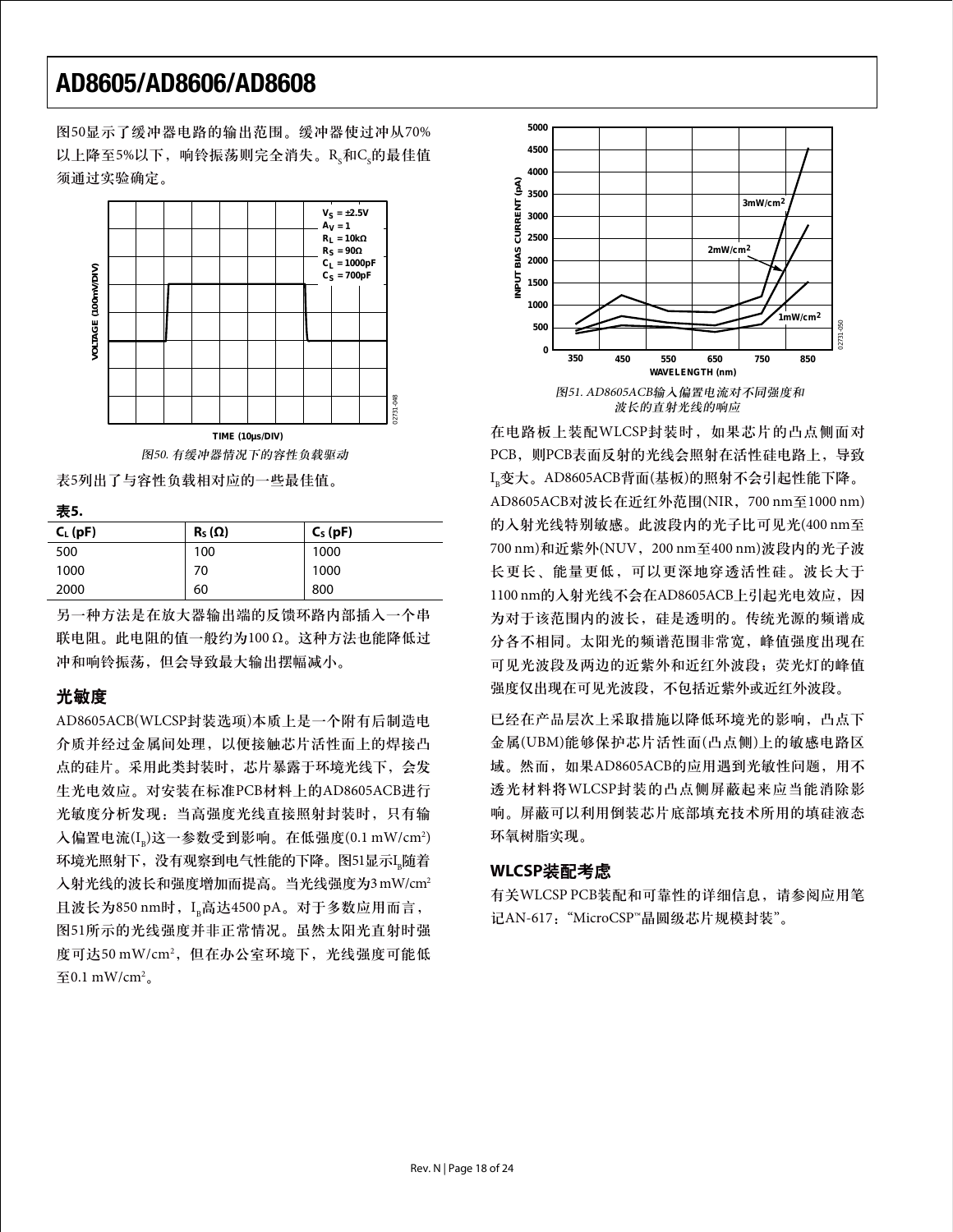### **I-V**转换应用 光电二极管前置放大器应用

低失调电压和输入电流使[AD8605](www.analog.com/zh/AD8605)成为光电二极管应用的绝 佳选择。此外,低电压和电流噪声使该放大器非常适合高 灵敏度应用电路。



图52. 光电二极管前置放大器的等效电路

放大器的输入偏置电流贡献一个与R<sub>F</sub>值成比例的误差项。

失调电压在二极管的分流电阻R、中产生一个暗电流。这些 误差项汇集于放大器的输出端。误差电压表示为:

$$
E_O = V_{OS} \left( 1 + \frac{R_F}{R_D} \right) + R_F I_B
$$

一般而言,R-小于R<sub>p</sub>,因此R-/R<sub>p</sub>可以忽略。

在室温下, [AD8605](www.analog.com/zh/AD8605)的输入偏置电流为0.2 pA, 失调电压为  $100 \mu V$ 。R<sub>p</sub>的典型值约为1 GΩ。

对于图52所示的电路,室温下输出误差电压约为100 μV, 85°C时提高到1 mV。

可实现的最大信号带宽为:

$$
f_{MAX} = \sqrt{\frac{f_t}{2\pi R_F C_F}}
$$

其中*f t* 为放大器的单位增益频率。

#### 音频和**PDA**应用

低失真和宽动态范围使AD860x成为音频和PDA应用的理想 选择,其中包括麦克风放大和线路输出缓冲应用。

图53显示了耳机和线路输出放大的典型应用电路。

R1和R2用于将输入电压偏置电源的一半,使信号带宽范围 最大。C1和C2用于交流耦合输入信号。C1、R1和R2构成 一个高通滤波器,其转折频率为1/[2π(R1||R2)C1]。

高输出电流使[AD8606](www.analog.com/zh/AD8606)能够驱动较大的阻性负载。

图53所示电路经测试能够驱动一个16 Ω耳机。在整个声频 范围内,THD + N保持在约−60 dB的水平。



图53. 单电源耳机/扬声器放大器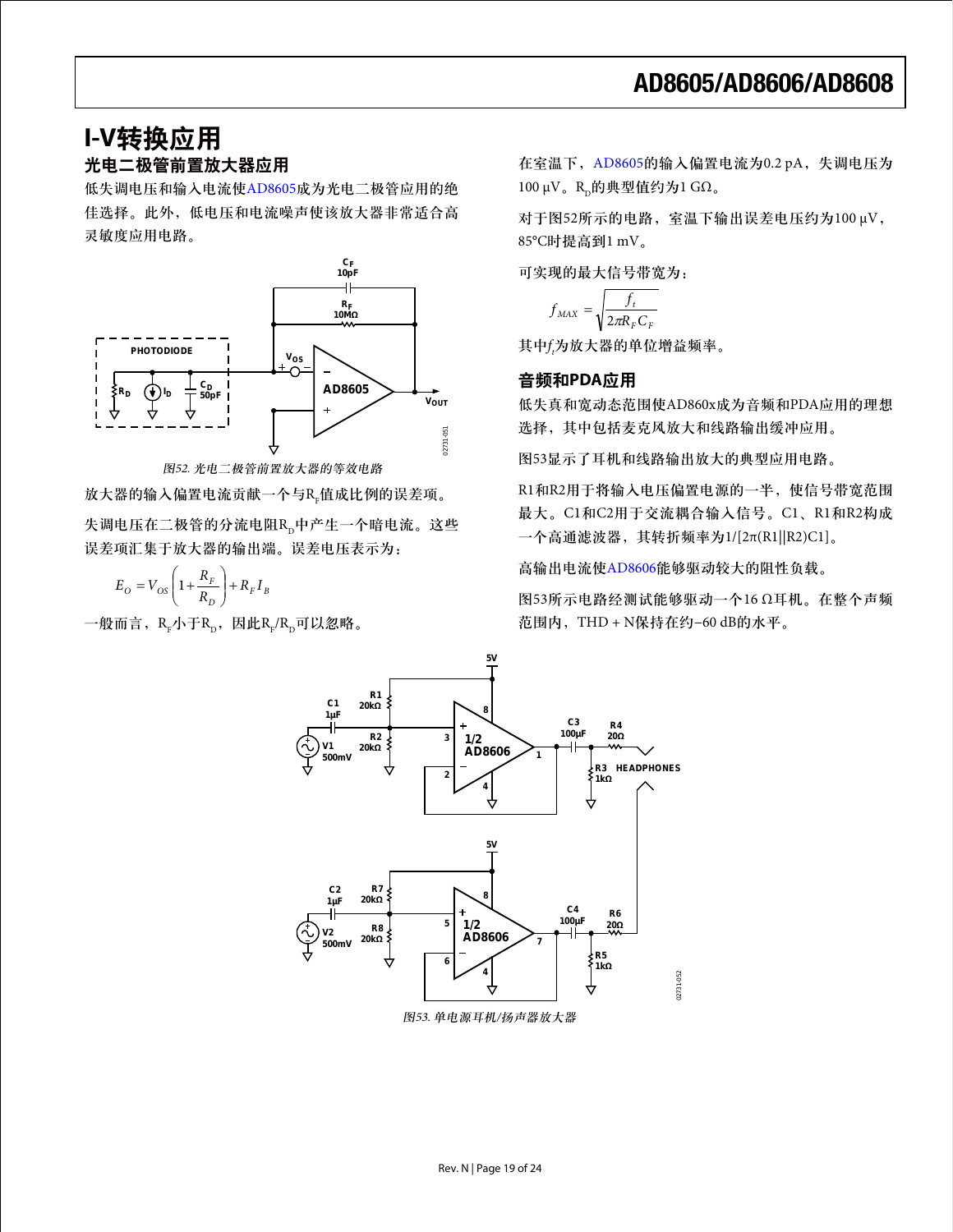### 仪表放大器

低失调电压和低噪声使[AD8605](www.analog.com/zh/AD8605)成为仪器仪表应用的理想放 大器。

高精度电路中广泛使用差动放大器以提高共模抑制性能。 图54显示了一个简单的差动放大器。图55显示了单位增益 配置和增益为10两种情况下的共模抑制性能。

令(R4/R3) = (R2/R1),并选择0.01%容差,则CMRR为74 dB, 输出的增益误差极小。



### **DAC**转换

低输入偏置电流和失调电压使[AD8605](www.analog.com/zh/AD8605)成为电流输出DAC 输出缓冲应用的绝佳选择。

图56显示了[AD8605](www.analog.com/zh/AD8605)在一个12位DAC输出端的典型应用情况。

反馈电阻将DAC8143的输出电流转换为一个电压。DAC输 出端的等效电阻随输入码而变化,输出电容同样如此。



图56. DAC8143利用[AD8605](www.analog.com/zh/AD8605)作为输出缓冲器的电路示意图

为了优化DAC的性能,可以在[AD8605](www.analog.com/zh/AD8605)的反馈环路中插入 一个电容,以抵消DAC输出电容所引起的极点对放大器的 影响。C $_{\mathrm{p}}$ 的典型值为10 pF至30 pF,可以对它进行调整,以 实现最佳频率响应性能。运算放大器输出端的总误差可以 通过下式计算:

$$
E_O = V_{OS} \left( 1 + \frac{R_F}{Req} \right)
$$

其中Req为DAC输出端的等效电阻。如前所述, Req与码相 关,随输入而变化。Req的典型值为15 kΩ。选择10 kΩ的反 馈电阻时,误差小于200 μV。

图57显示一个DAC输出端采用双级缓冲器的情况。第一级 用作一个缓冲器。电容C1与Req构成一个低通滤波器,从 而提供相位超前以补偿频率响应。[AD8606](www.analog.com/zh/AD8606)的第二级用于提 供缓冲器输出端的电压增益。

两级的正输入端接地可以减小共模输出电压所引起的误差。 当R1、R2和R3的匹配误差小于0.01%时, CMRR为74 dB, 电 路的增益误差极小。

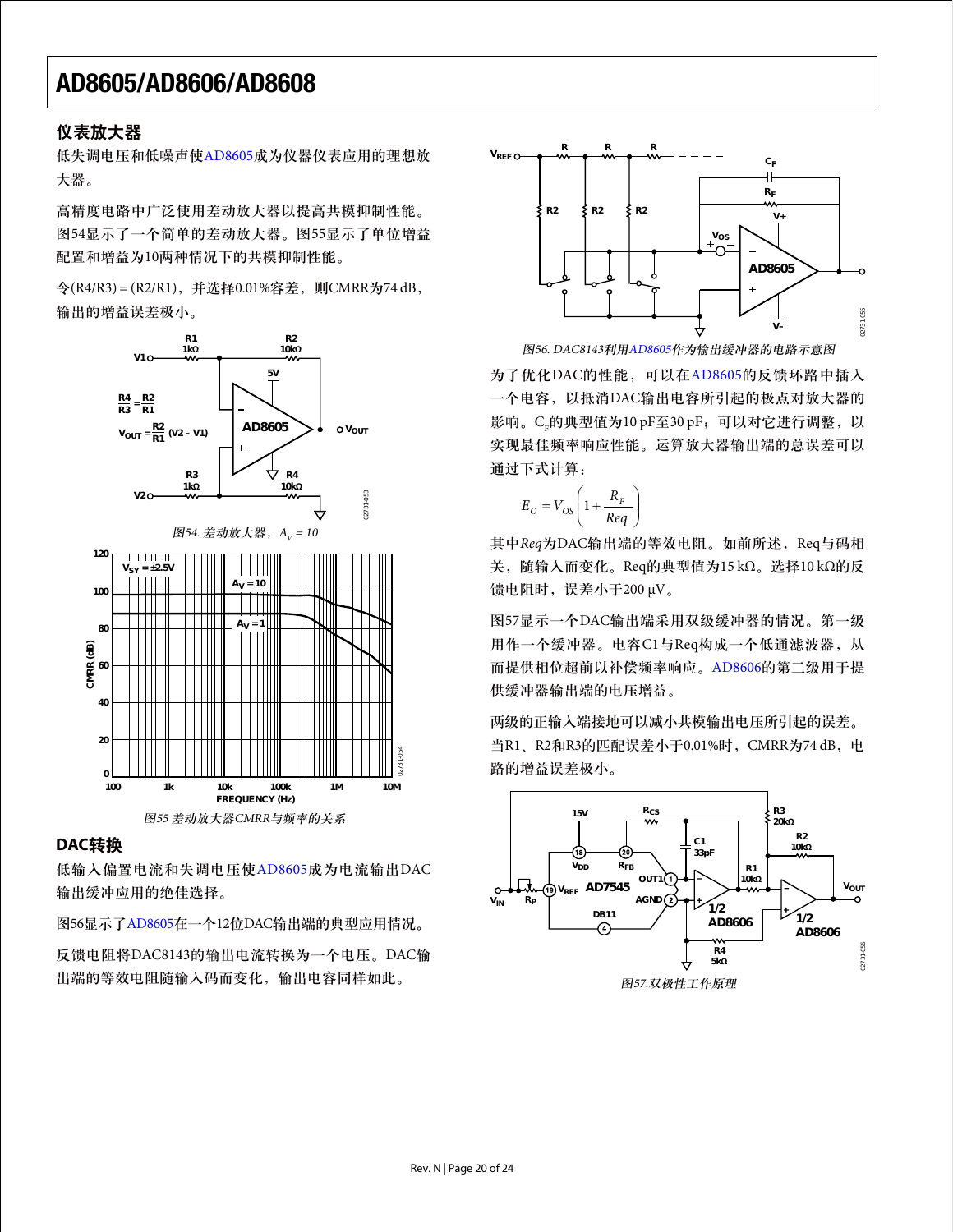# 外形尺寸

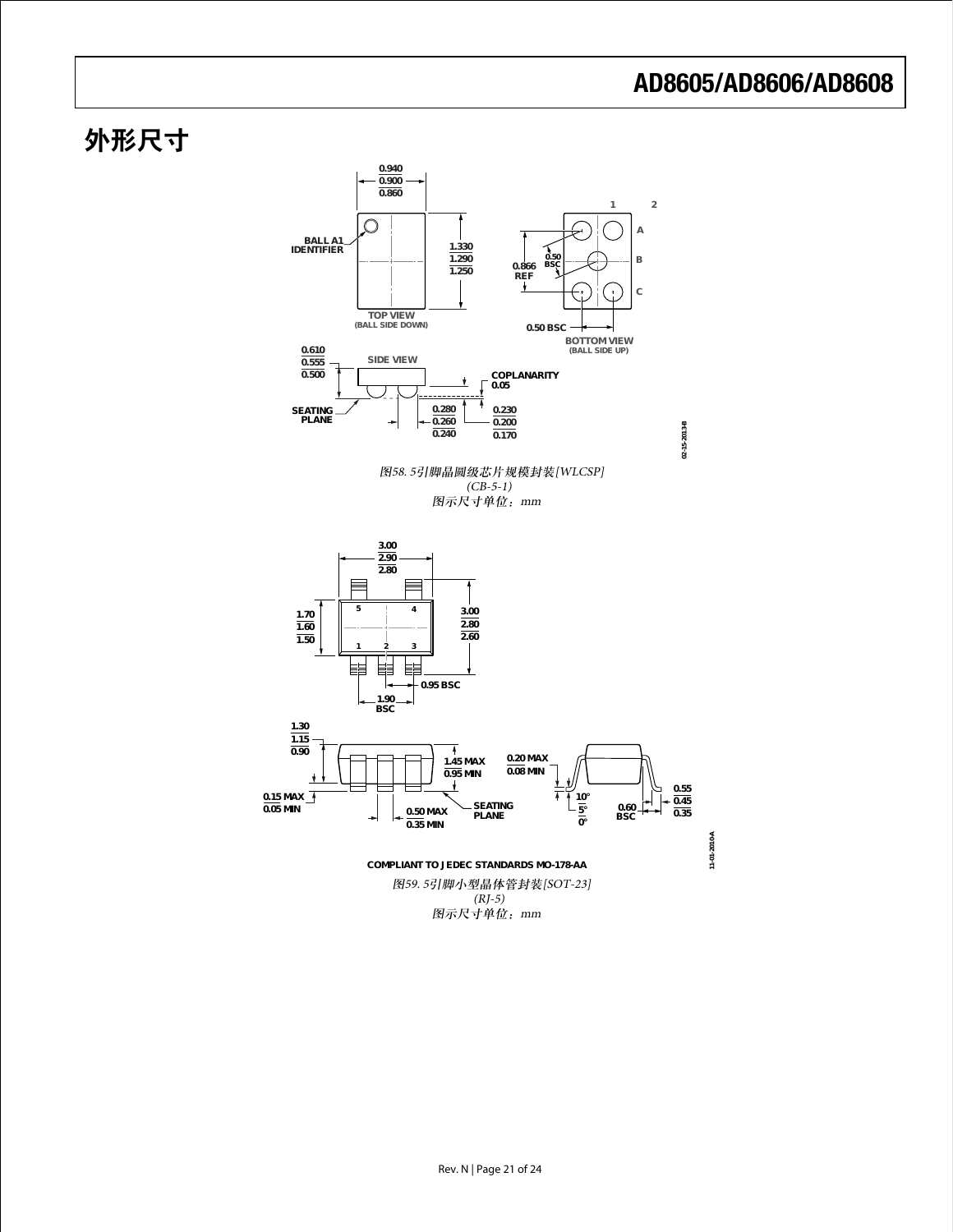

图示尺寸单位:mm和(inch)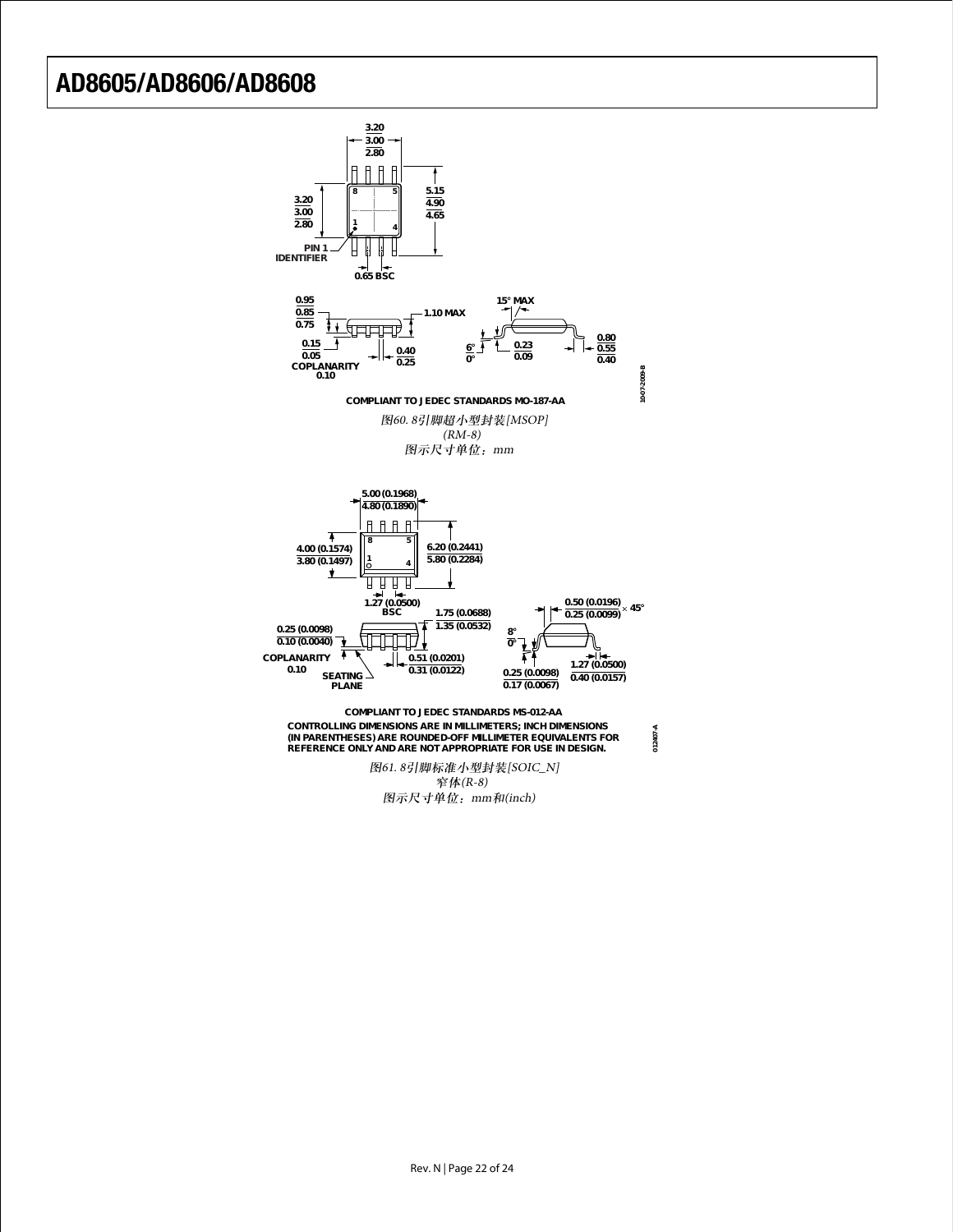

图示尺寸单位:mm和(inch)